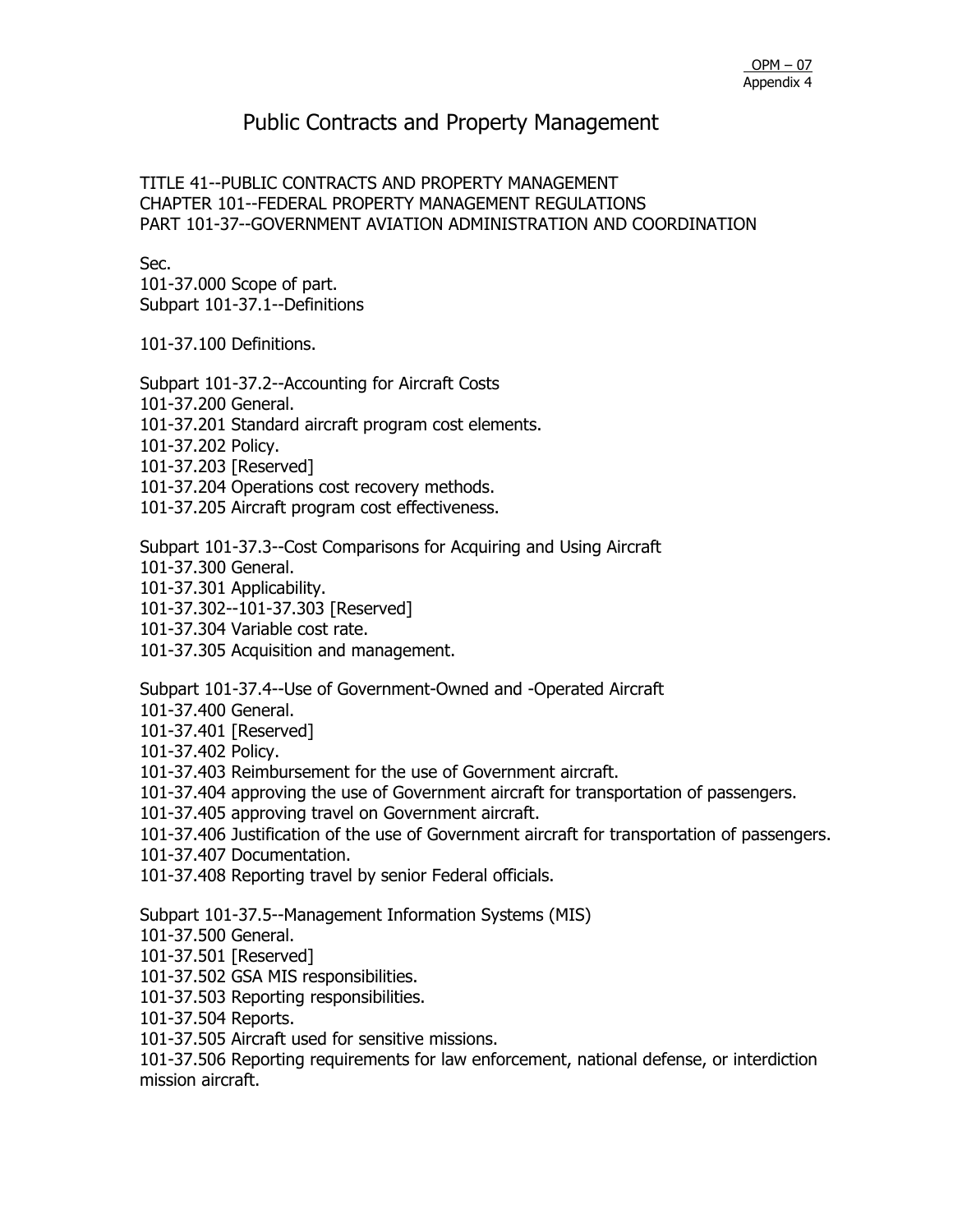Subpart 101-37.6--Management, Use, and Disposal of Government Aircraft Parts 101-37.600 What does this subpart do?

101-37.601 What responsibilities does the owning/operating agency have in the management and use of Government aircraft parts?

101-37.602 Are there special requirements in the management, use, and disposal of military Flight Safety Critical Aircraft Parts (FSCAP)?

101-37.603 What are the owning/operating agency's responsibilities in reporting excess Government aircraft parts?

101-37.604 What are the procedures for transferring and donating excess and surplus Government aircraft parts?

101-37.605 What are the receiving agency's responsibilities in the transfer and donation of excess and surplus Government aircraft parts?

101-37.606 What are the GSA approving official's responsibilities in transferring and donating excess and surplus Government aircraft parts?

101-37.607 What are the State Agency's responsibilities in the donation of surplus Government aircraft parts?

101-37.608 What are the responsibilities of the Federal agency conducting the sale of Government aircraft parts?

101-37.609 What are the procedures for mutilating unsalvageable aircraft parts?

101-37.610 Are there special procedures for the exchange/sale of Government aircraft parts?

Subparts 101-37.7--101-37.10 [Reserved]

Subpart 101-37.11--Aircraft Accident and Incident Reporting and Investigation

101-37.1100 What are my general responsibilities for aircraft accident and incident reporting and investigation?

101-37.1101 What aircraft accident and incident response planning must I do?

101-37.1102 When must I give initial notification of an aircraft accident, incident, or overdue aircraft?

101-37.1103 What information must I give in an initial notification of an aircraft accident, incident, or overdue aircraft?

101-37.1104 What are my responsibilities for preserving aircraft wreckage, cargo, mail, and records resulting from aircraft accidents and incidents?

101-37.1105 What must I report regarding an aircraft accident, incident, or overdue aircraft? 101-37.1106 What must I do when the NTSB investigates an accident or incident involving my aircraft?

101-37.1107 What must I do if I observe a condition, act, maintenance problem, or circumstance that has the potential to cause an aviation related mishap?

101-37.1108 Why is it important that I be provided aircraft accident/incident related guidance in the form of this subpart, in addition to that found in 49 CFR parts 830 and 831?

101-37.1109 What training must I have to participate in an NTSB investigation?

Subparts 101-37.12--Federal Agency Aviation Safety Program

101-37.1200 General.

101-37.1201 Applicability.

101-37.1202 Agency aviation safety responsibilities.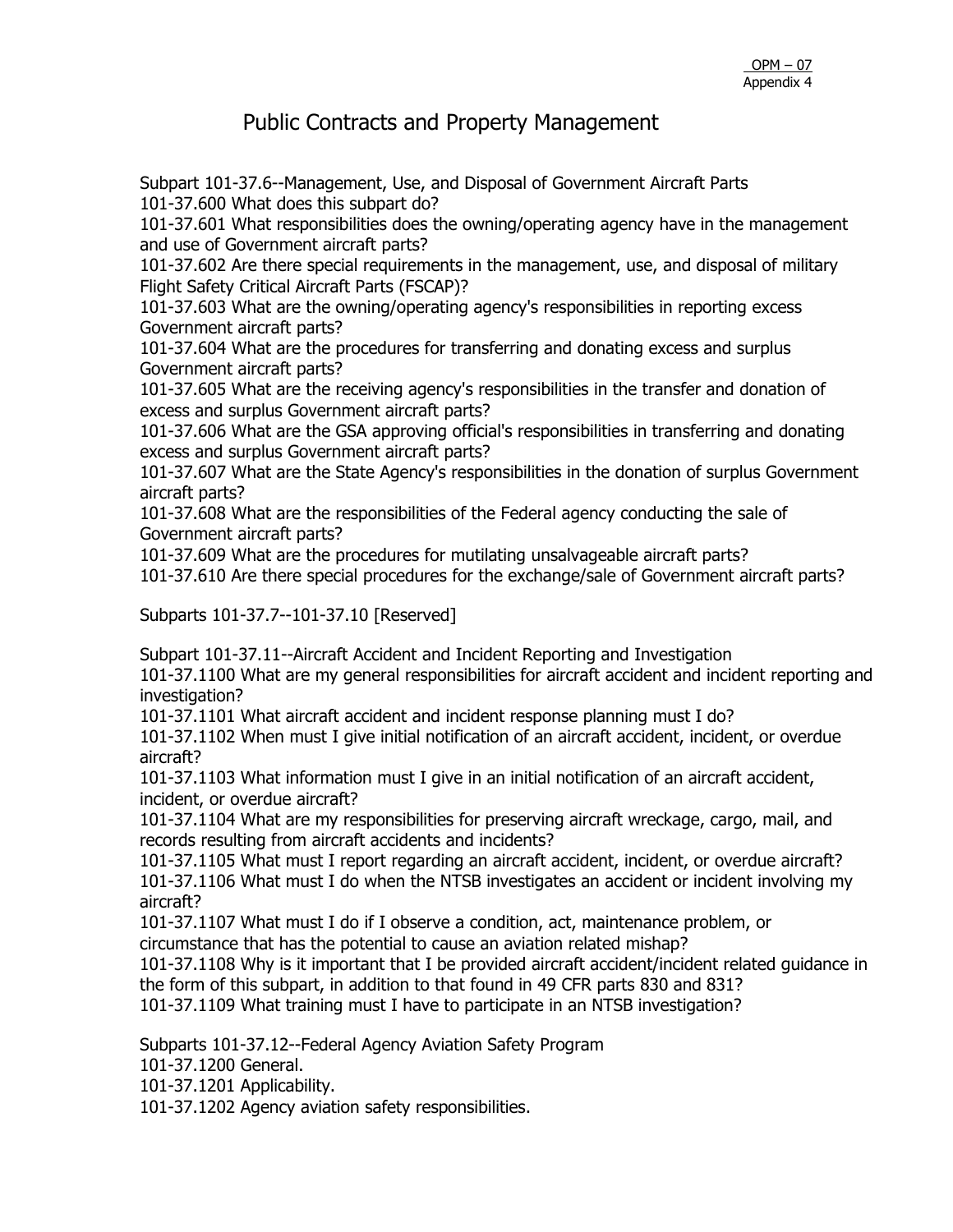101-37.1203 Aviation safety manager qualifications.

101-37.1204 Program responsibilities.

101-37.1205 Program elements.

101-37.1206 Aviation safety council.

101-37.1207 Inspections and evaluations.

101-37.1208 Hazard reporting.

101-37.1209 Aircraft accident and incident investigation and reporting.

101-37.1210 Education and training.

101-37.1211 Aviation protective equipment.

101-37.1212 Aircrew qualification and certification.

101-37.1213 Aircraft accident and incident database.

101-37.1214 Aviation safety awards program.

Subpart 101-37.13 [Reserved]

Subpart 101-37.14--Forms 101-37.1400 General. 101-37.1401 GSA forms availability.

Authority: Sec. 205(c), 63 Stat. 390; 40 U.S.C.  $486(c)$ ; the Budget and Accounting Act of 1921, as amended; the Budget and Accounting Procedures Act of 1950, as amended; Reorganization Plan No. 2 of 1970; Executive Order 11541; and OMB Circular No. A-126 (Revised May 22, 1992).

Source: 56 FR 5356, Feb. 11, 1991, unless otherwise noted.

Sec. 101-37.000 Scope of part.

 (a) The provisions of this part prescribe policies and procedures And make recommendations for executive agencies governing the efficient and effective management and utilization of Government-owned, leased, chartered and rented aircraft and related support services.

 (b) Agencies are responsible for establishing clear accountability for aircraft management at a senior management level.

[57 FR 48329, Oct. 23, 1992] Subpart 101-37.1--Definitions

Sec. 101-37.100 Definitions.

In part 101-37, the following definitions apply:

Acquisition date means the date the agency acquired the asset.

 Acquisition value means the value initially recorded on agency property records and/or accounting records at the time of acquisition. If the aircraft is acquired through an interagency transfer, the acquisition value is the greater of the aircraft net book value plus the cost of returning the aircraft to an airworthy, mission ready condition or the commercial retail value of that aircraft in average condition. If it is a military aircraft without a commercial equivalent, the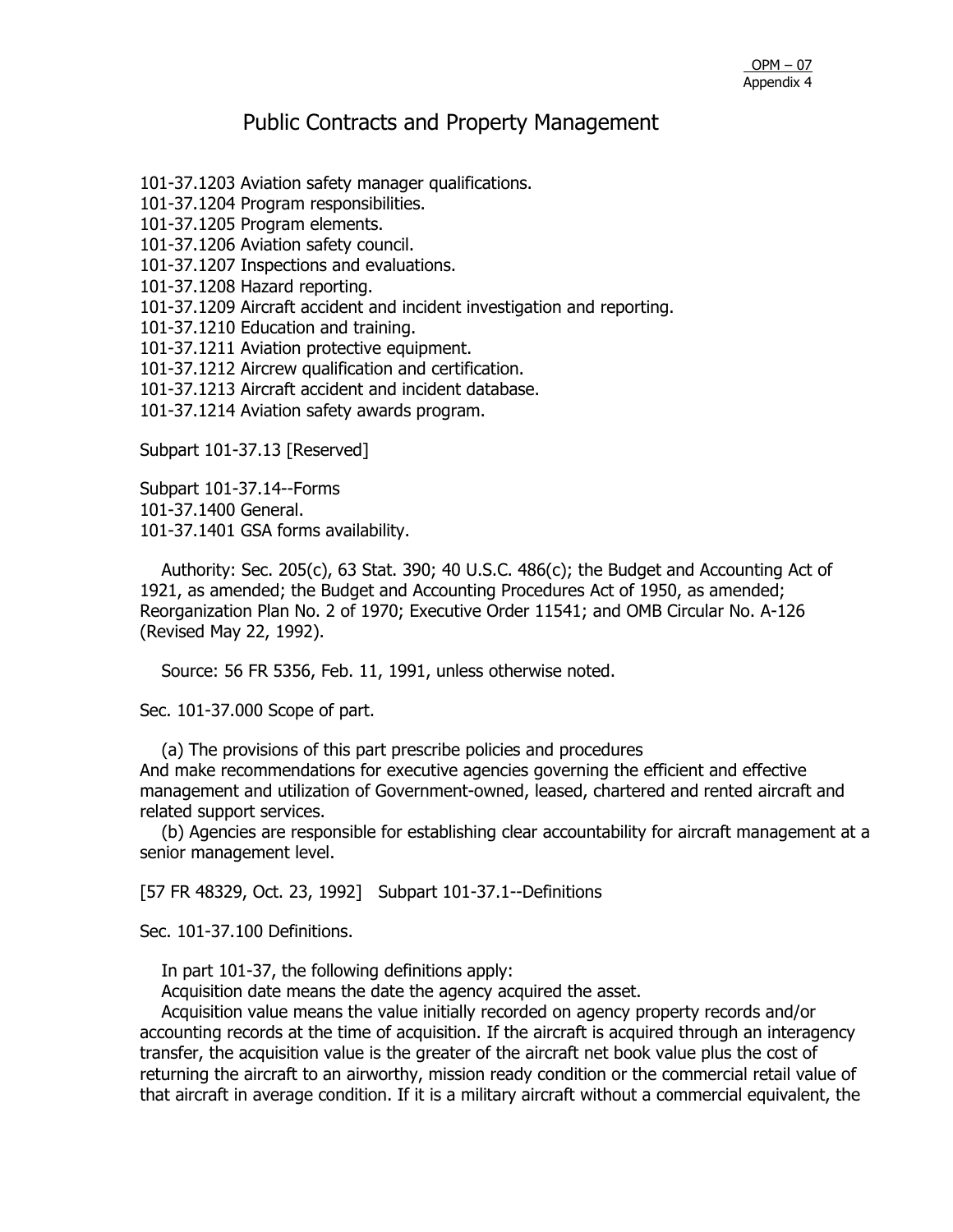acquisition value is equal to the scrap value plus the cost of returning the aircraft to an airworthy, mission ready condition.

 Actual cost means all costs associated with the use and operation of an aircraft as specified in Sec. 101-37.406(b).

 Agency aircraft means an aircraft, excluding aircraft owned by the Armed Forces, which is: (1) owned and operated by any executive agency or entity thereof, or (2) exclusively leased, chartered, rented, bailed, contracted and operated by an executive agency.

 Aircraft accident means an occurrence associated with the operation of an aircraft which takes place between the time any person boards the aircraft with the intention of flight and all such persons have disembarked, and in which any person suffers death or serious injury, or in which the aircraft received substantial damage.

 Aircraft part means any part, component, system, or assembly primarily designated for aircraft.

 Bailed aircraft means any aircraft borrowed by a department or agency from the Department of Defense (DOD), State or local government, or other non-Federal entity.

 Capital asset means any tangible property, including durable goods, equipment, buildings, facilities, installations, or land, which:

(1) Is leased to the Federal Government for a term of 5 or more years; or

 (2) In the case of a new asset with an economic life of less than 5 years, is leased to the Federal Government for a term of 75 percent or more of the economic life of the asset; or

(3) Is built for the express purpose of being leased to the Federal Government; or

(4) Clearly has no alternative commercial use; e.g., special-purpose Government installation.

 Charter aircraft means a one time procurement for aviation resources and associated services.

Civil aircraft means any aircraft other than a public aircraft.

 Contract aircraft means aircraft procured for an agency's exclusive use for a specified period of time in accordance with the requirements of the Federal Acquisition Regulation (FAR) 48 CFR Chapter 1 or other applicable procurement regulations.

 Criticality Code is the one-digit code assigned by Department of Defense to designate an aircraft part as a Flight Safety Critical Aircraft Part (FSCAP).

 Deep cover aircraft means an agency aircraft that is utilized to gather information for law enforcement purposes. This aircraft does not display any agency markings. Although the registration filed with the Federal Aviation Administration (FAA) may indicate ownership by persons other than the owning or using agency, actual ownership will be maintained by the owning Federal agency.

Fatal injury means any injury which results in death within 30 days of the accident.

 Fixed costs means the costs of operating aircraft that result from owning and supporting the aircraft and do not vary according to aircraft usage. For specific fixed aircraft program cost information, see Sec. 101-37.201(b).

 Flight Safety Critical Aircraft Part (FSCAP) means any aircraft part, assembly, or installation containing a critical characteristic whose failure, malfunction, or absence could cause a catastrophic failure resulting in loss or serious damage to the aircraft or an uncommanded engine shut-down resulting in an unsafe condition.

 Forfeited aircraft means an aircraft acquired by the Government either by summary process or by order of a court of competent jurisdiction pursuant to any law of the United States.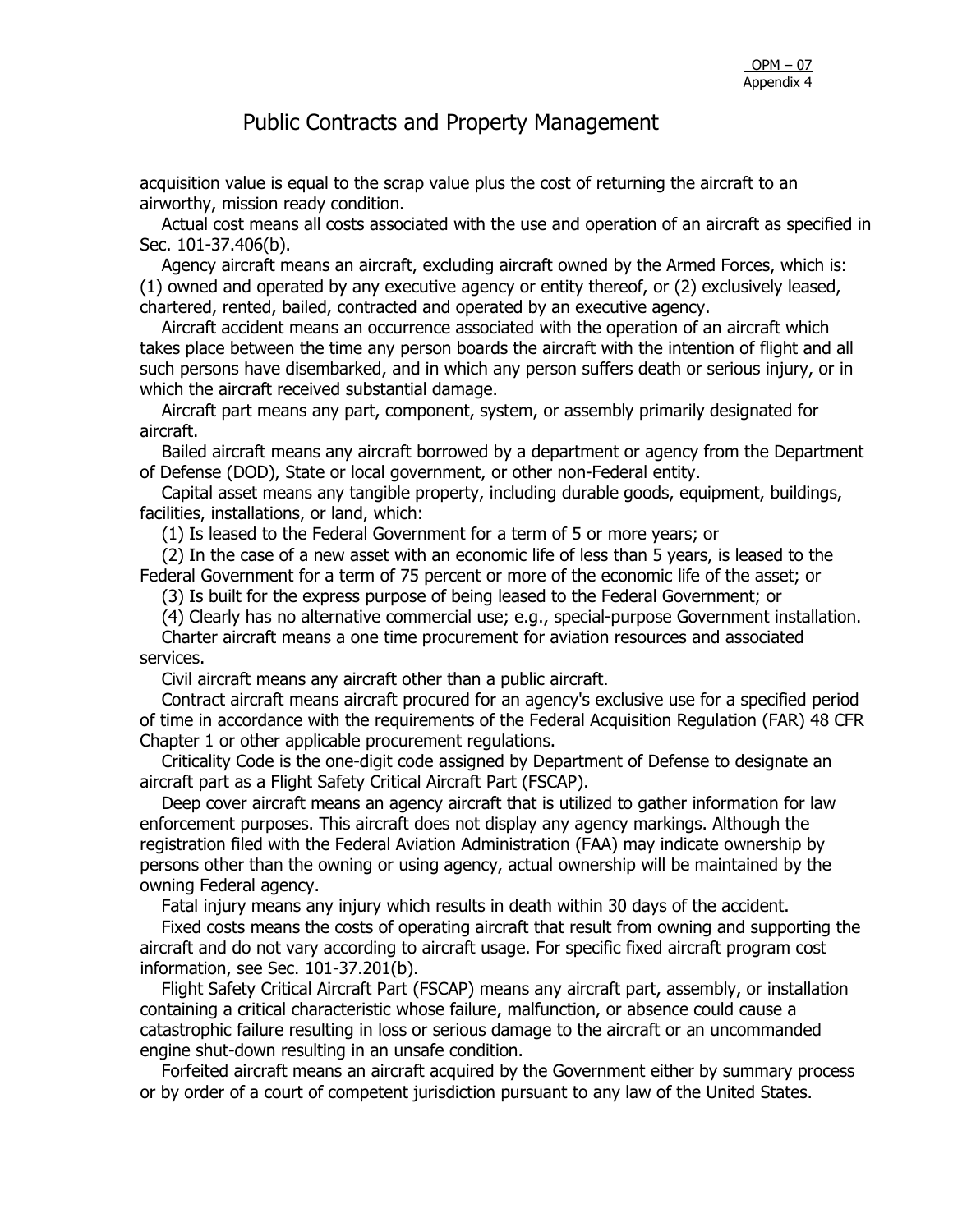Full coach fare means a coach fare available to the general public between the day that the travel was planned and the day the travel occurred.

 Government aircraft means any aircraft owned, leased, chartered or rented and operated by an executive agency.

 Head of executive agency means the head of a Department, agency, bureau, or independent establishment in the executive branch, including any wholly owned Government corporation, or an official designated in writing to act on his or her behalf.

 Incident means an occurrence other than an accident, associated with the operation of an aircraft, which affects or could affect the safety of operations.

 Intelligence agencies refers to the following agencies or organizations within the intelligence community:

(1) Central Intelligence Agency;

(2) National Security Agency;

(3) Defense Intelligence Agency;

 (4) Offices with the Department of Defense for the collection of specialized national foreign intelligence through reconnaissance programs;

(5) The Bureau of Intelligence and Research of the Department of State;

 (6) Intelligence elements of the Army, Navy, Air Force, Marine Corps, Federal Bureau of Investigation, Drug Enforcement Administration, Department of the Treasury, and Department of Energy; and

 (7) The staff elements of the Director of Central Intelligence. Investigator-in-charge means the investigator who organizes, conducts, and controls the field phase of the investigation. This investigator shall assume responsibility for the supervision and coordination of all resources and of the activities of all personnel involved in the on-site investigation.

 Lease purchase aircraft means a leased aircraft for which the Government holds an option to purchase.

 Leased aircraft means an aircraft that the Government has a contractual right to use for a specific period of time.

 Loaned aircraft means an aircraft owned by a Department or independent office which is on loan to a State, cooperator, or other entity.

 Military surplus aircraft part is an aircraft part that has been released as surplus by the military, even if subsequently resold by manufacturers, owner/operators, repair facilities, or any other parts supplier.

 Mission requirements mean activities that constitute the discharge of an agency's official responsibilities. Such activities include, but are not limited to, the transport of troops and/or equipment, training, evacuation (including medical evacuation), intelligence and counternarcotics activities, search and rescue, transportation of prisoners, use of defense attachécontrolled aircraft, aeronautical research and space and science applications, and other such activities. Mission requirements do not include official travel to give speeches, to attend conferences or meetings, or to make routine site visits. Routine site visits are customary or regular travel to a location for official purposes.

 Net book value means the acquisition value plus the cost of capital improvements minus accumulated depreciation.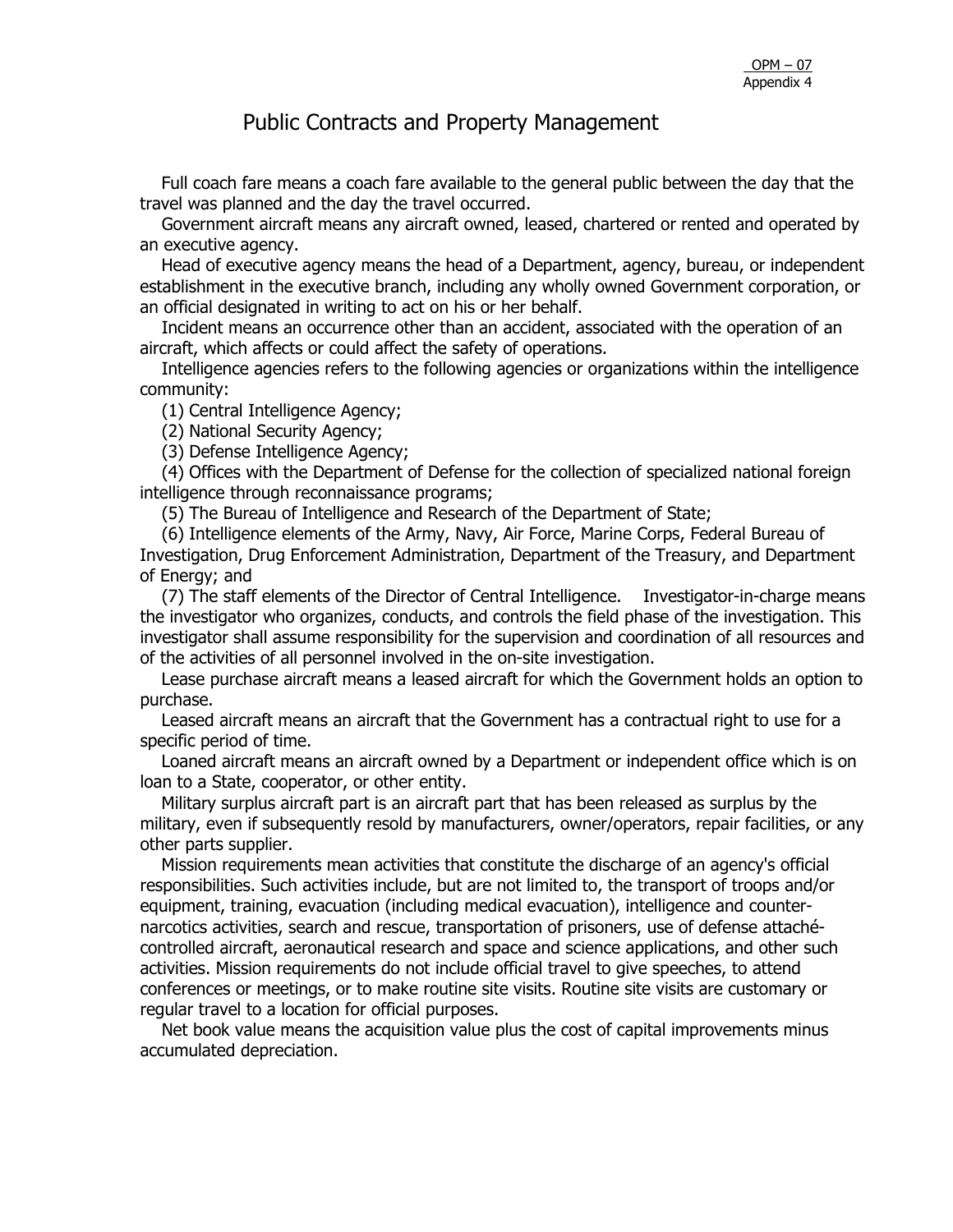Non-operational aircraft means an owned, leased, lease purchased, or bailed aircraft that cannot be flown or operated by the owning or using agency for an extended period (6 months or more).

 Official travel means travel for the purpose of mission requirements, required use travel, and other travel for the conduct of agency business.

 Operational aircraft means an owned, leased, lease purchased, or bailed aircraft that is flown and operated or capable of being flown and operated by the owning or using agency.

 Operator means any person who causes or authorizes the operation of an aircraft, such as the owner, lessee, or bailee of an aircraft.

 Owned aircraft means aircraft registered to a Department or an independent agency in conformity with the regulations of the Federal Aviation Administration of the Department of Transportation (14 CFR Chapter 1, Part 47) or in conformity with appropriate military regulations.

 Owning agency means any executive agency, including any wholly owned Government corporation, having accountability for owned aircraft. This term applies when an executive agency has authority to take possession of, assign, or reassign the aircraft regardless of which agency is the using agency.

 Production approval holder is the holder of a Federal Aviation Administration Production Certificate (PC), Approved Production Inspection System (APIS), Parts Manufacturer Approval (PMA), or Technical Standard Order (TSO) who controls the design and quality of a product or part thereof, in accordance with Part 21 of the Federal Aviation Regulations (14 CFR 21.305).

 Reasonably available means commercial airline or aircraft (including charter) is able to meet the traveler's departure and/or arrival requirements within a 24-hour period (unless the traveler demonstrates that extraordinary circumstances require a shorter period of time).

 Rental aircraft means aviation resources or services procured through a standing ordering agreement which is a written instrument of understanding, negotiated between an agency, contracting activity, or contracting office and contractor that contains: (1) terms and clauses applying to future contracts (orders) between parties during its term, (2) a description, as specific as practicable, of supplies or services to be provided, and (3) methods for pricing, issuing, and delivering future orders.

 Replacement means the process of acquiring property specifically to be used in place of property which is still needed but will no longer adequately perform all the tasks for which it was used.

 Required use means use of a Government aircraft for the travel of an executive agency officer or employee to meet bona fide communications or security requirements of the agency or exceptional scheduling requirements. An example of a bona fide communications requirement is having to maintain continuous 24-hour secure communications with the traveler. Bona fide security requirements include, but are not limited to, life threatening circumstances. Exceptional scheduling requirements include emergencies and other operational considerations which make commercial transportation unacceptable.

 Residual value means the estimated value of an asset at the conclusion of its useful life, net of disposal costs. It is the dollar value below which the asset will not be depreciated. Residual value is established at the time of acquisition.

 Seized aircraft means an aircraft that has been confiscated by the Federal Government either by summary process or by order of a court of competent jurisdiction pursuant to any law of the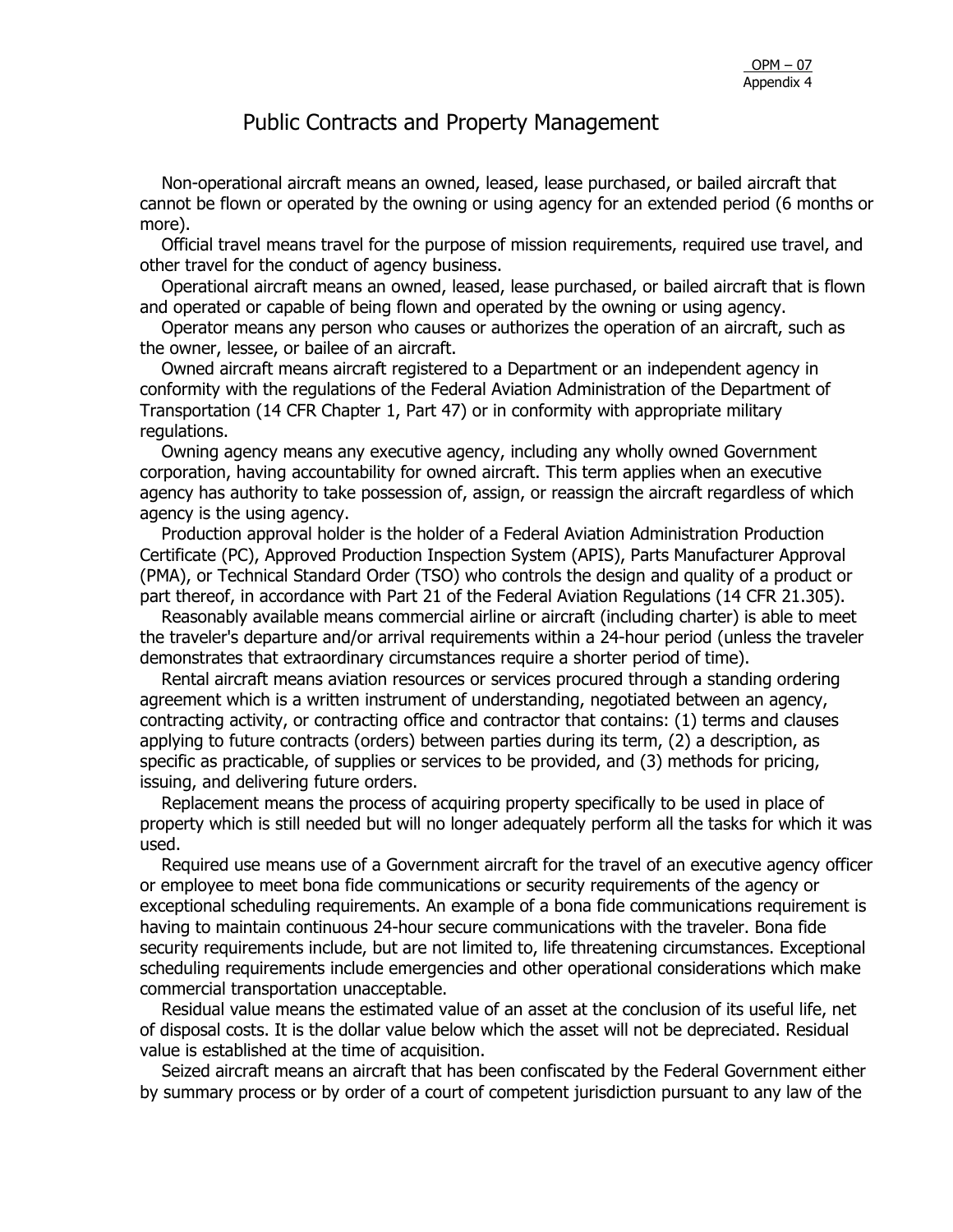United States and whose care and custody will be the responsibility of the Federal Government until final ownership is determined by judicial process.

 Senior executive branch official means civilian officials appointed by the President with the advice and consent of the Senate and civilian employees of the Executive Office of the President (EOP).

Senior Federal official means a person:

 (1) Employed at a rate of pay specified in, or fixed according to, subchapter II of chapter 53 of title 5 of the United States Code;

 (2) Employed in a position in an executive agency, including any independent agency, at a rate of pay payable for level I of the Executive Schedule or employed in the Executive Office of the President at a rate of pay payable for level II of the Executive Schedule;

 (3) Employed in an executive agency position that is not referred to in paragraph (1) of this definition, (other than a position that is subject to pay adjustment under 37 U.S.C. 1009) and for which the basic rate of pay, exclusive of any locality-based pay adjustment under 5 U.S.C. 5304 (or any comparable adjustment pursuant to interim authority of the President), is equal to or greater than the rate of the basic pay payable for the Senior Executive Service under 5 U.S.C. 5382; or

(4) Appointed by the President to a position under  $3$  U.S.C. 105(a) (2) (A), (B), or (C) or by the Vice President to a position under 3 U.S.C. 106(a) (1) (A), (B), or (C). Generally, a senior Federal official is employed by the White House or an executive agency, including an independent agency, at a rate of pay equal to or greater than the minimum rate of basic pay for the Senior Executive Service. The term senior Federal official does not include an active duty military officer.

 Serious injury means any injury which: Requires hospitalization for more than 48 hours, commencing within 7 days from the date the injury was received: results in a fracture of any bone (except simple fractures of fingers, toes, or nose); causes severe hemorrhages, nerve, muscle, or tendon damage; involves any internal organ; or involves second- or third-degree burns, or any burns affecting more than 5 percent of the body surface.

 Space available means travel using aircraft capacity that is already scheduled for use for an official purpose that would otherwise be unutilized. For the purposes of this part, space available travel is travel other than for the conduct of agency business.

 Substantial damage means damage or failure which adversely affects the structural strength, performance, or flight characteristics of the aircraft, and which would normally require major repair or replacement of the affected component. Engine failure or damage limited to an engine if only one engine fails or is damaged, bent fairings or cowling, dented skin, small puncture holes in the skin or fabric, ground damage to rotor or propeller blades, and damage to landing gear, wheels, tires, flaps, engine accessories, brakes or wing tips are not considered ``substantial damage.''

 Support service agreement means a pre-established agreement with a commercial vendor for specific aviation services.

 Undercover aircraft means an owned, leased, lease purchased, or bailed aircraft that is utilized to gather information for law enforcement purposes. An undercover aircraft does not display agency markings but is registered with the FAA to the owning agency.

 Unsalvageable aircraft part is an aircraft part which cannot be restored to an airworthy condition due to its age, physical condition, a non-repairable defect, insufficient documentation,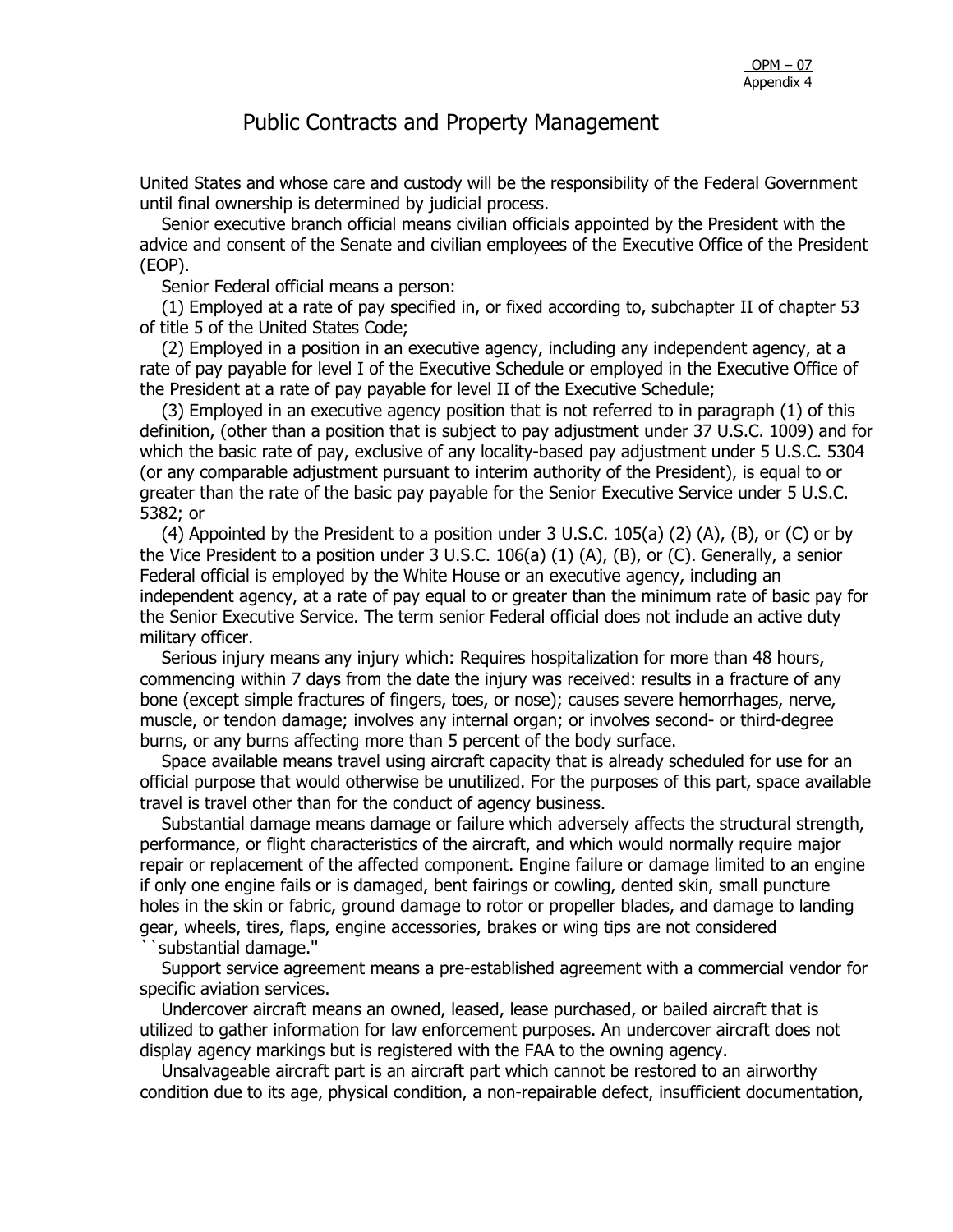or non-conformance with applicable specifications. For additional information on disposition of such parts refer to FAA Advisory Circular No. 21-38, or other current applicable guidelines.

 Useful life means the service life, in years, of the aircraft as estimated by the manufacturer or evidenced by historical performance. The useful life is established at the time of acquisition.

 Using agency means an executive agency using aircraft for which it does not maintain ownership. This term applies when an agency obtains aircraft from any other executive agency on a temporary basis.

 Variable costs means the costs of operating aircraft that vary depending on how much the aircraft are used. For specific variable aircraft program cost information see Sec. 101-37.201(a). [60 FR 3548, Jan. 18, 1995, as amended at 62 FR 43472, Aug. 14, 1997]

#### Subpart 101-37.2--Accounting for Aircraft Costs

Source: 60 FR 3550, Jan. 18, 1995, unless otherwise noted.

Sec. 101-37.200 General.

 The provisions of this subpart prescribe policies and procedures for accounting for aircraft costs. This subpart also prescribes provisions and procedures contained in OMB Circulars A-76 and A-126.

Sec. 101-37.201 Standard aircraft program cost elements.

 The following cost elements will be used for the establishment of cost accounting systems and for reporting Government-owned and operated aircraft cost and utilization data to the Federal Aviation Management Information System (FAMIS) on GSA Form 3552.

 (a) Variable costs. The variable costs of operating aircraft are those costs that vary depending on how much the aircraft are used. The specific variable cost elements include:

 (1) Crew costs. The crew costs which vary according to aircraft usage consist of travel expenses, particularly reimbursement of subsistence (i.e., per diem and miscellaneous expenses), overtime charges, and wages of crew members hired on an hourly or part-time basis.

 (2) Maintenance costs. Unscheduled maintenance and maintenance scheduled on the basis of flying time vary with aircraft usage and, therefore, the associated costs are considered variable costs. In addition to the costs of normal maintenance activities, variable maintenance costs shall include aircraft refurbishment, such as painting and interior restoration, and costs of or allowances for performing overhauls and modifications required by service bulletins and airworthiness directives. If they wish, agencies may consider all of their maintenance costs as variable costs and account for them accordingly. Otherwise, certain maintenance costs will be considered fixed as described in paragraph (b) of this section. Variable maintenance costs include the costs of:

 (i) Maintenance labor. This includes all labor (i.e., salaries and wages, benefits, travel, and training) expended by mechanics, technicians, and inspectors, exclusive of labor for engine overhaul, aircraft refurbishment, and/or repair of major components.

 (ii) Maintenance parts. This includes cost of materials and parts consumed in aircraft maintenance and inspections, exclusive of materials and parts for engine overhaul, aircraft refurbishment, and/or repair of major components.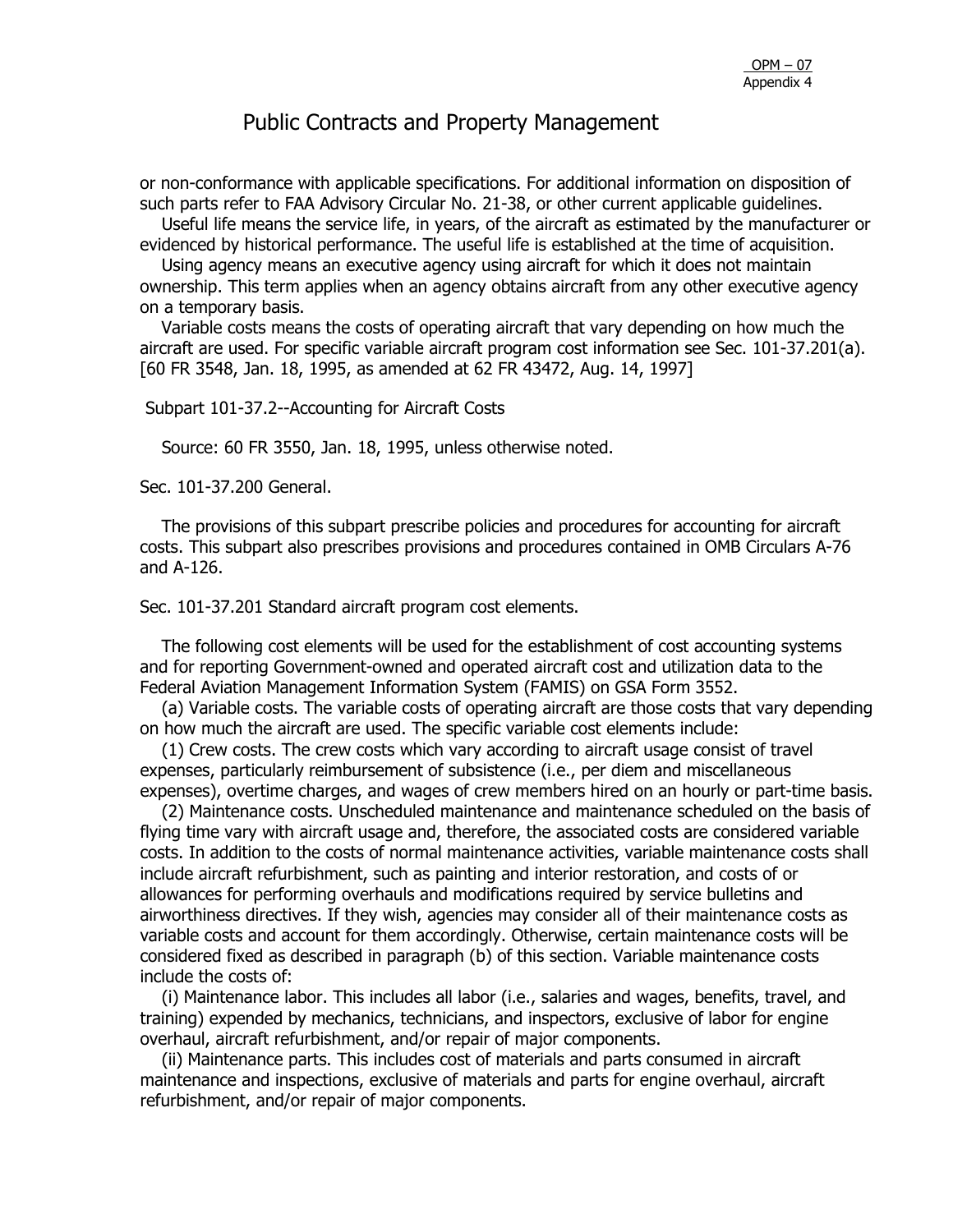(iii) Maintenance contracts. This includes all contracted costs for unscheduled maintenance and for maintenance scheduled on a flying hour basis or based on the condition of the part or component.

 (iv) Engine overhaul, aircraft refurbishment, and major component repairs. These are the materials and labor costs of overhauling engines, refurbishing aircraft, and/or repairing major aircraft components.

 (A) In general, the flight hour cost is computed by dividing the costs for a period by the projected hours flown during the period. However, when computing the flight hour cost factor for this cost category, divide the total estimated cost for the activities in this category (e.g., overhaul, refurbishment, and major repairs) by the number of flight hours between these activities.

 (B) Cost or reserve accounts for engine overhaul, aircraft refurbishment, and major component repairs may, at the agency's discretion, be identified and quantified separately for mission-pertinent information purposes. Reserve accounts are generally used when the aircraft program is funded through a working capital or revolving fund.

 (3) Fuel and other fluids. The costs of the aviation gasoline, jet fuel, and other fluids (e.g., engine oil, hydraulic fluids, and water-methanol) consumed by aircraft.

 (4) Lease costs. When the cost of leasing an aircraft is based on flight hours, the associated lease or rental costs are considered variable costs.

 (5) Landing and tie down fees. Landing fees and tie down fees associated with aircraft usage are considered variable costs. Tie down fees for storing an aircraft at its base of operations should be considered part of operations overhead, a fixed cost.

 (b) Fixed costs. The fixed costs of operating aircraft are those that result from owning and supporting the aircraft and do not vary according to aircraft usage. The specific fixed cost elements include:

 (1) Crew costs. The crew costs which do not vary according to aircraft usage consist of salaries, benefits, and training costs. This includes the salaries, benefits, and training costs of crew members who also perform minimal aircraft maintenance. Also included in fixed crew costs are the costs of their charts, personal protective equipment, uniforms, and other personal equipment when the agency is authorized to purchase such items.

 (2) Maintenance costs. This cost category includes maintenance and inspection activities which are scheduled on a calendar interval basis and take place regardless of whether or how much an aircraft is flown. Agencies are encouraged to simplify their accounting systems and account for all maintenance costs as variable costs. However, if they wish, agencies may account for the following costs as fixed costs:

 (i) Maintenance labor. This includes all projected labor expended by mechanics, technicians, and inspectors associated with maintenance scheduled on a calendar interval basis. This does not include variable maintenance labor or work on items having a retirement life or time between overhaul. This category also includes costs associated with nonallocated maintenance labor expenses; i.e., associated salaries, benefits, travel expenses, and training costs. These costs should be evenly allocated over the number of aircraft in the fleet.

 (ii) Maintenance parts. This includes all parts and consumables used for maintenance scheduled on a calendar interval basis.

 (iii) Maintenance contracts. This includes all contracted costs for maintenance or inspections scheduled on a calendar interval basis.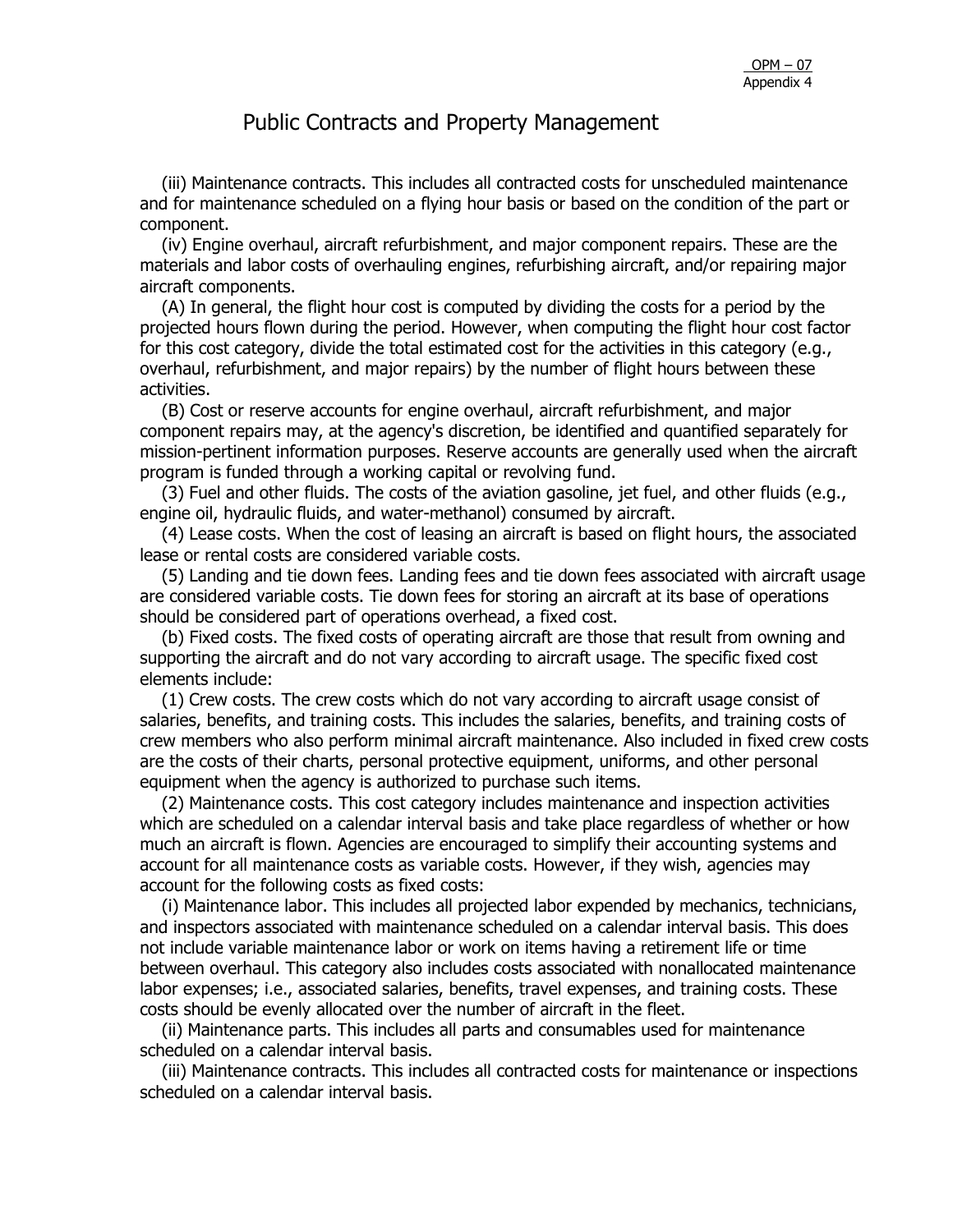(3) Lease costs. When the cost of leasing an aircraft is based on a length of time (e.g., days, weeks, months, or years) and does not vary according to aircraft usage, the lease costs are considered fixed costs.

 (4) Operations overhead. This includes all costs, not accounted for elsewhere, associated with direct management and support of the aircraft program. Examples of such costs include: personnel costs (salaries, benefits, travel, uniform allowances (when the agency is authorized to purchase such items), training, etc.) for management and administrative personnel directly responsible for the aircraft program; building and ground maintenance; janitorial services; lease or rent costs for hangars and administrative buildings and office space; communications and utilities costs; office supplies and equipment; maintenance and depreciation of support equipment; tie down fees for aircraft located on base; and miscellaneous operational support costs.

 (5) Administrative overhead. These costs represent a prorated share of salaries, office supplies, and other expenses of fiscal, accounting, personnel, management, and similar common services performed outside the aircraft program but which support this program. For purposes of recovering the costs of operations, agencies should exercise their own judgment as to the extent to which aircraft users should bear the administrative overhead costs. Agencies may, for example, decide to charge non-agency users a higher proportion, not to exceed 100 percent of administrative overhead, than agency users if the agency has the authority to do so. If an aircraft is provided pursuant to an interagency agreement under the Economy Act of 1932 (31 U.S.C. 1535), the agency must charge based on the actual costs of the goods or services provided. For purposes of OMB Circular A-76 costs comparisons, agencies should compute the actual administrative costs that would be avoided if a decision is made to contract out the operation under study.

 (6) Self-insurance costs. Aviation activity involves risks and potential casualty losses and liability claims. These risks are normally covered in the private sector by purchasing an insurance policy. The Government is self-insuring; the Treasury's General Fund is charged for casualty losses and/or liability claims resulting from accidents. For the purposes of analyses, Government managers will recognize a cost for ``self-insurance" by developing a cost based on rates published by GSA's Aircraft Management Division.

 (7) Depreciation. The cost or value of ownership. Aircraft have a finite useful economic or service life (useful life). Depreciation is the method used to spread the acquisition value, less residual value, over an asset's useful life. Although these costs are not direct outlays as is the case with most other aircraft costs, it is important to recognize them for analyses required by OMB and other cost comparison purposes and when replenishing a working capital fund by recovering the full cost of aircraft operations. Depreciation costs depend on aircraft acquisition or replacement costs, useful life, and residual or salvage value. To calculate the cost of depreciation that shall be allocated to each year, subtract the residual value from the total of the acquisition cost plus any capital improvements and, then, divide by the estimated useful life of the asset.

 (c) Other costs. There are certain other costs of the aircraft program which should be recorded but are not appropriate for inclusion in either the variable or fixed cost categories for the purposes of justifying aircraft use or recovering the cost of aircraft operations. These costs include: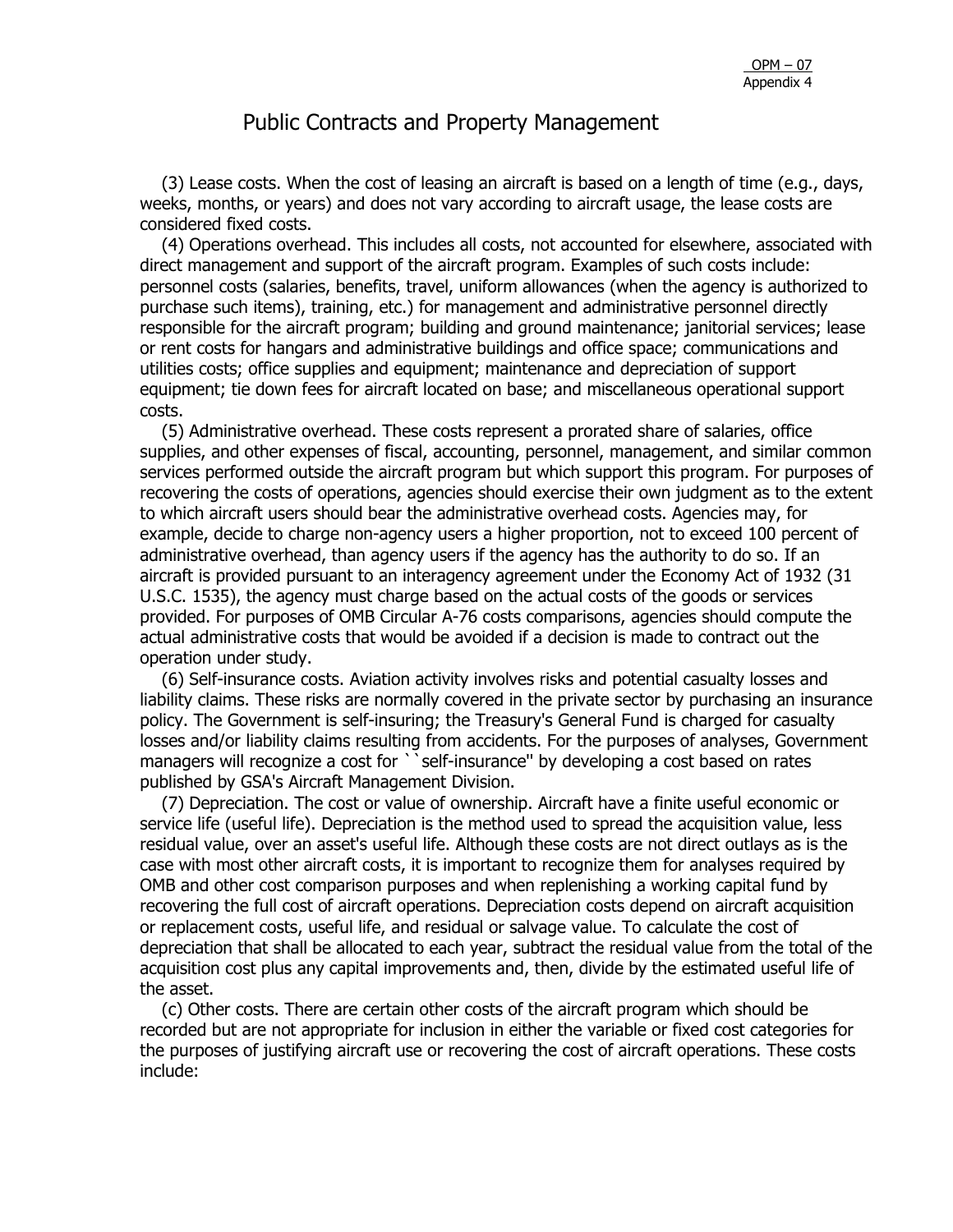(1) Accident repair costs. These costs include all parts, materials, equipment, and maintenance labor related to repairing accidental damage to airframes or aircraft equipment. Also included are all accident investigation costs.

 (2) Aircraft costs. This is the basic aircraft inventory or asset account used as the basis for determining aircraft depreciation charges. These costs include the cost of acquiring aircraft and accessories, including transportation and initial installation. Also included are all costs required to bring aircraft and capitalized accessories up to fleet standards.

 (3) Cost of capital. The cost of capital is the cost to the Government of acquiring the funds necessary for capital investments. The agency shall use the borrowing rate announced by the Department of the Treasury for bonds or notes whose maturities correspond to the manufacturer's suggested useful life or the remaining useful life of the asset.

#### Sec. 101-37.202 Policy.

 Agencies shall maintain cost systems for their aircraft operations which will permit them to justify the use of Government aircraft in lieu of commercially available aircraft, or the use of one Government aircraft in lieu of another; recover the costs of operating Government aircraft when appropriate; determine the cost effectiveness of various aspects of their aircraft program; and conduct the cost comparisons to justify in-house operation of Government aircraft versus procurement of commercially available aircraft services. To accomplish these purposes, agencies must accumulate their aircraft program cost into the standard aircraft program cost elements specified in Sec. 1010-37.201.

Sec. 101-37.203 [Reserved]

Sec. 101-37.204 Operations cost recovery methods.

 Under 31 U.S.C. 1535, and various acts appropriating funds or establishing working funds to operate aircraft, agencies are generally required to recover the costs of operating all aircraft in support of other agencies and other governments. Depending on the statutory authorities under which its aircraft were obtained or are operated, agencies may use either of two methods for establishing the rates charged for using their aircraft; full cost recovery rate or the variable cost recovery rate.

 (a) The full cost recovery rate for an aircraft is the sum of the variable and fixed cost rates for that aircraft. The computation of the variable cost rate for an aircraft is described in Sec. 101- 37.304. The fixed cost recovery rate for an aircraft or aircraft type is computed as follows:

 (1) Accumulate the fixed costs listed in Sec. 101-37.201(b) that are directly attributable to the aircraft or aircraft type. These costs should be taken from the agency's accounting system.

 (2) Adjust the total fixed cost for inflation and for any known upcoming cost changes to project the new fixed total costs. The inflation factor used should conform to the provisions of OMB Circular A-76.

 (3) Allocate operations and administrative overhead costs to the aircraft based on the percentage of total aircraft program flying hours attributable to that aircraft or aircraft type.

 (4) Compute a fixed cost recovery rate for the aircraft by dividing the sum of the projected directly attributable fixed costs, adjusted for inflation, from paragraph (a) (2) of this section and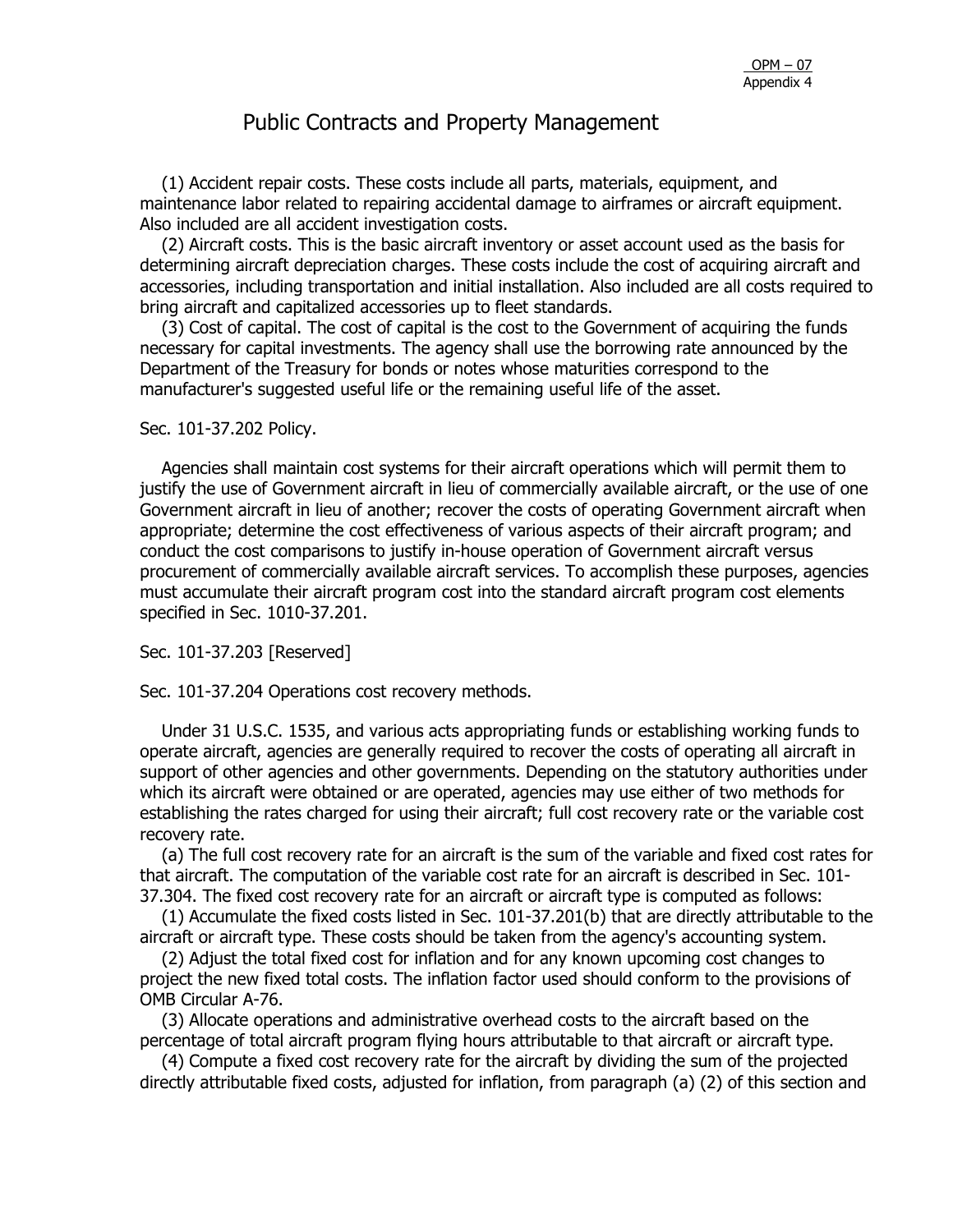the allocated fixed costs from paragraph (a) (3) of this section by the annual flying hours projected for the aircraft.

 (b) The variable cost recovery rate is the total variable cost rate of operating an aircraft described in Sec. 101-37.304. If an agency decides to base the charge for using its aircraft solely on this rate, it must recover the fixed costs of those aircraft from the appropriations which support the mission for which the procurement of the aircraft was justified. In such cases, the fixed cost recovery rate may be expressed on an annual, monthly, or flying hour basis.

 (c) To compute the full cost recovery rate of using a Government aircraft for a trip, add the variable cost recovery rate for the aircraft or aircraft type to the corresponding fixed cost recovery rate and multiply this sum by the estimated number of flying hours for the trip using the proposed aircraft.

Sec. 101-37.205 Aircraft program cost effectiveness.

 Although cost data are not the only measures of the effectiveness of an agency's aircraft program, they can be useful in identifying opportunities to reduce aircraft operational costs. These opportunities include changing maintenance practices, purchasing fuel at lower costs, and the replacement of old, inefficient aircraft with aircraft that are more fuel efficient and have lower operation and maintenance costs. The most common measures used to evaluate the cost effectiveness of various aspects of an aircraft program are expressed as the cost per flying hour or per passenger mile (one passenger flying one mile). These measures may be developed using the standard aircraft program cost elements (see Sec. 101-37.201) and include, but are not limited to: maintenance costs/flying hours, fuel and other fluids/flying hours, and variable cost/passenger mile. GSA will coordinate the development of other specific cost-effectiveness measures with the appropriate Interagency Committee for Aviation Policy subcommittees (ICAP).

 (a) Maintenance costs per flying hour. Maintenance costs per flying hour identifies on an aggregate basis relative cost effectiveness of maintenance alternatives. This measure is among those necessary to identify and justify procurement of less costly aircraft.

 (b) Fuel and other fluids cost per flying hour. Fuel per flying hour identifies the relative fuel efficiency of an individual aircraft. The measure identifies the requirement to replace inefficient engines or to eliminate fuel inefficient aircraft from the fleet.

 (c) Crew costs-fixed per flying hour. When based on the total fixed crew costs and flying hours, can be used to determine the impact of crew utilization on overall operating costs; can also be used to compare crew utilization and salary levels among different agency or bureau aircraft programs.

 (d) Operations overhead per flying hour. Operations overhead may be used on an aggregate basis (i.e., total operations overhead expenditures divided by hours flown) to compare the overhead activities in direct support of aircraft operations among agencies or bureaus. This factor can indicate excess overhead support costs.

 (e) Administrative overhead per flying hour. Administrative overhead may be used on an aggregate basis (i.e., total administrative overhead divided by hours flown) to compare the level of administrative support to other agencies and bureaus.

Subpart 101-37.3--Cost Comparisons for Acquiring and Using Aircraft

Source: 60 FR 3552, Jan. 18, 1995, unless otherwise noted.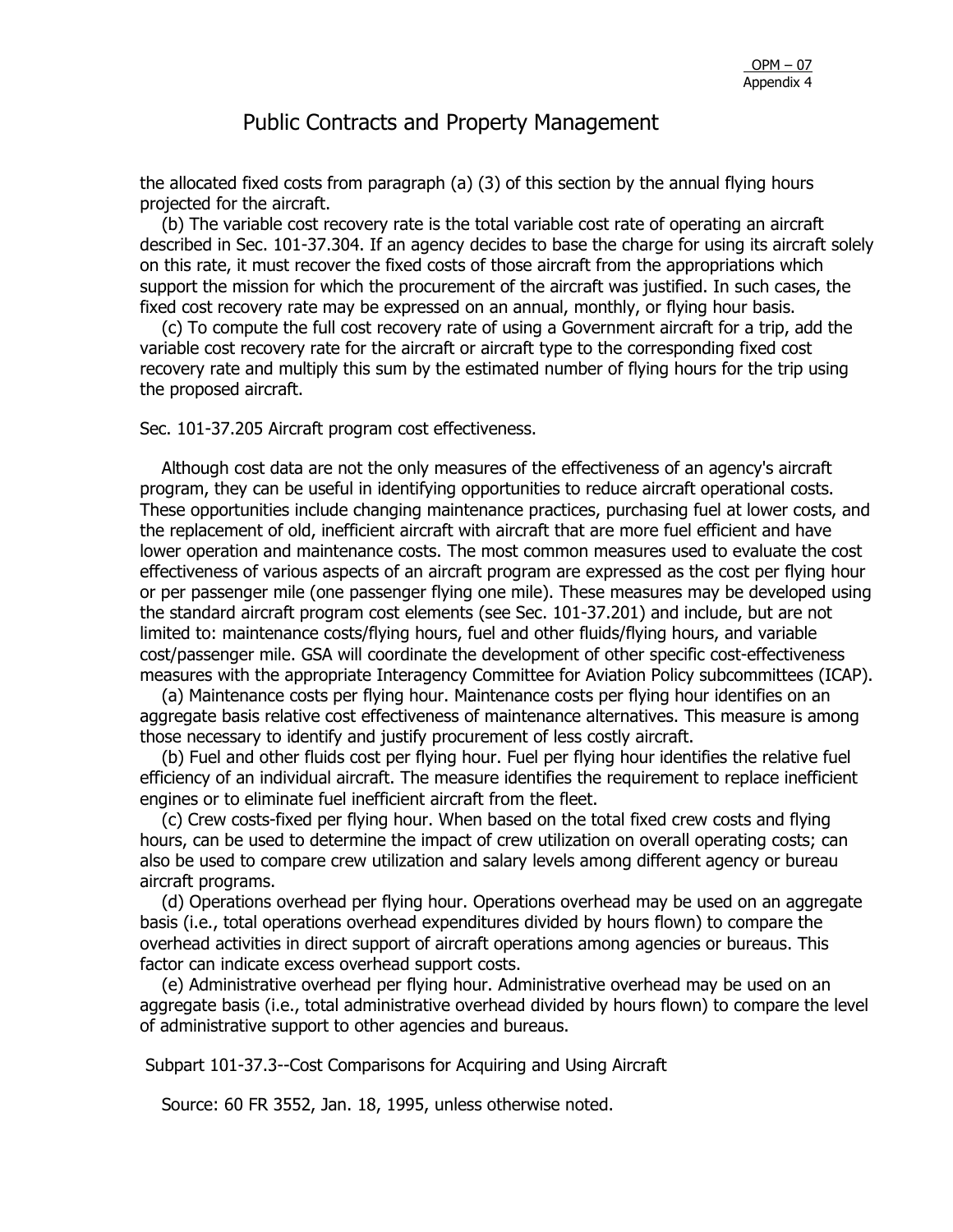Sec. 101-37.300 General.

 The provisions of this subpart prescribe policies and procedures for conducting cost comparisons for the acquisition, use, or lease of aircraft. This subpart incorporates selected provisions of OMB Circulars A-76 and A-126.

Sec. 101-37.301 Applicability.

 This subpart applies to all agencies in the executive branch of the Federal Government. It does not apply to the United States Postal Service, to the Government of the District of Columbia, or to non-Federal organizations receiving Federal loans, contracts, or grants.

Secs. 101-37.302--101-37.303 [Reserved]

Sec. 101-37.304 Variable cost rate.

 For the purpose of comparing costs (Government, commercial charter, and airline) associated with passenger transportation flights, as required by Sec. 101-37.406, the agency should develop a variable cost rate for each aircraft or aircraft type as follows:

 (a) Accumulate or allocate to the aircraft or aircraft type all historical costs, for the previous 12 months, grouped under the variable cost category defined in Sec. 101-37.201. These costs should be obtained from the agency's accounting system.

 (b) Adjust the historical variable costs for inflation and for any known upcoming cost changes to determine the projected variable cost. The inflation factor used should conform to the provisions of OMB Circular A-76.

 (c) Divide the projected variable cost of the aircraft or aircraft type by the projected annual flying hours for the aircraft or aircraft type to compute the variable cost rate (per flying hour).

 (d) To compute the variable cost for a proposed trip, multiply the variable cost rate by the estimated number of flying hours for the trip. The number of flying hours should include:

 (1) If no follow-up trip is scheduled, all time required to position the aircraft to begin the trip and to return the aircraft to its normal base of operations.

 (2) If a follow-on trip requires repositioning, the cost for repositioning should be charged to the associated follow-on trip.

 (3) If an aircraft supports a multi-leg trip (a series of flights scheduled sequentially), the use of the aircraft for the total trip may be justified by comparing the total variable cost of the entire trip to the commercial aircraft cost (including charter) for all legs of the trip.

Sec. 101-37.305 Acquisition and management.

 (a) The number and size of aircraft acquired by an agency and the capacity of those aircraft to carry passengers and cargo shall not exceed the level necessary to meet the agency's mission requirements.

 (b) Agencies must comply with OMB Circular A-76 before purchasing, leasing, or otherwise acquiring aircraft and related services to assure that these services cannot be obtained from and operated by the private sector more cost effectively.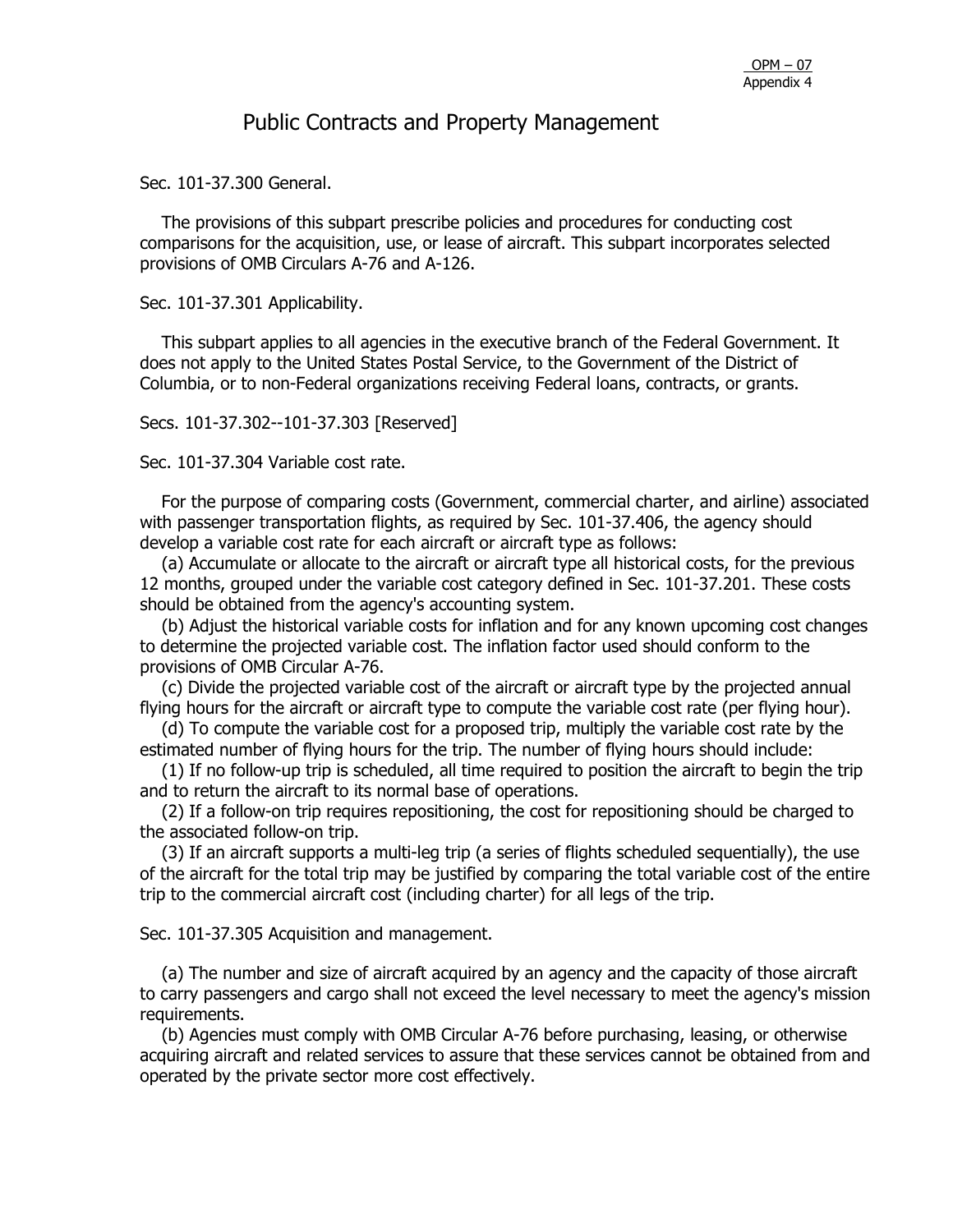(c) Agencies shall review on a 5-year cycle the continuing need for all of their aircraft and the cost effectiveness of their aircraft operations in accordance with OMB approved cost justification methodologies. A copy of each agency review shall be submitted to GSA when completed and to OMB with the agency's next budget submission. Agencies shall report any excess aircraft and release all aircraft that are not fully justified by these reviews.

(d) Agencies shall use their aircraft in the most cost effective way to meet their requirements.

Subpart 101-37.4--Use of Government-Owned and -Operated Aircraft

Source: 58 FR 53660, Oct. 18, 1993, unless otherwise noted.

Sec. 101-37.400 General.

 The provisions of this subpart prescribe policies and procedures for the use of Government aircraft. This subpart incorporates certain provisions of OMB Circular A-126 and OMB Bulletin Number 93-11.

Sec. 101-37.401 [Reserved]

Sec. 101-37.402 Policy.

 Government aircraft shall be used for official purposes only in accordance with applicable laws and regulations, including this subpart.

 (a) Use of Government aircraft. Agencies shall operate Government aircraft only for official purposes. Official purposes include the operation of Government aircraft for:

(1) Mission requirements, and

(2) Other official travel.

 (b) Use of Government aircraft for official travel or on space available travel is subject to paragraphs (b) (1) and (2) of this section.

 (1) Use of a Government aircraft for official travel other than required use travel or mission requirement travel; i.e., for the conduct of agency business, shall be authorized only when:

 (i) No commercial airline or aircraft service (including charter) is reasonably available to fulfill effectively the agency's requirement; or

 (ii) The actual cost of using a Government aircraft is not more than the cost of commercial airline or aircraft service (including charter). When a flight is made for mission requirements or required use travel (and is certified as such in writing by the agency which is conducting the mission), it is presumed that secondary use of the aircraft for other travel for the conduct of agency business will result in cost savings.

(2) Use of a Government aircraft on a space available basis is authorized only when:

(i) The aircraft is already scheduled for use for an official purpose;

 (ii) Space available travel does not require a larger aircraft than needed for the already scheduled official purpose;

(iii) Space available use results in no, or only minor, additional cost to the Government; and

(iv) Reimbursement is provided as set forth in Sec. 101-37.403 of this subpart.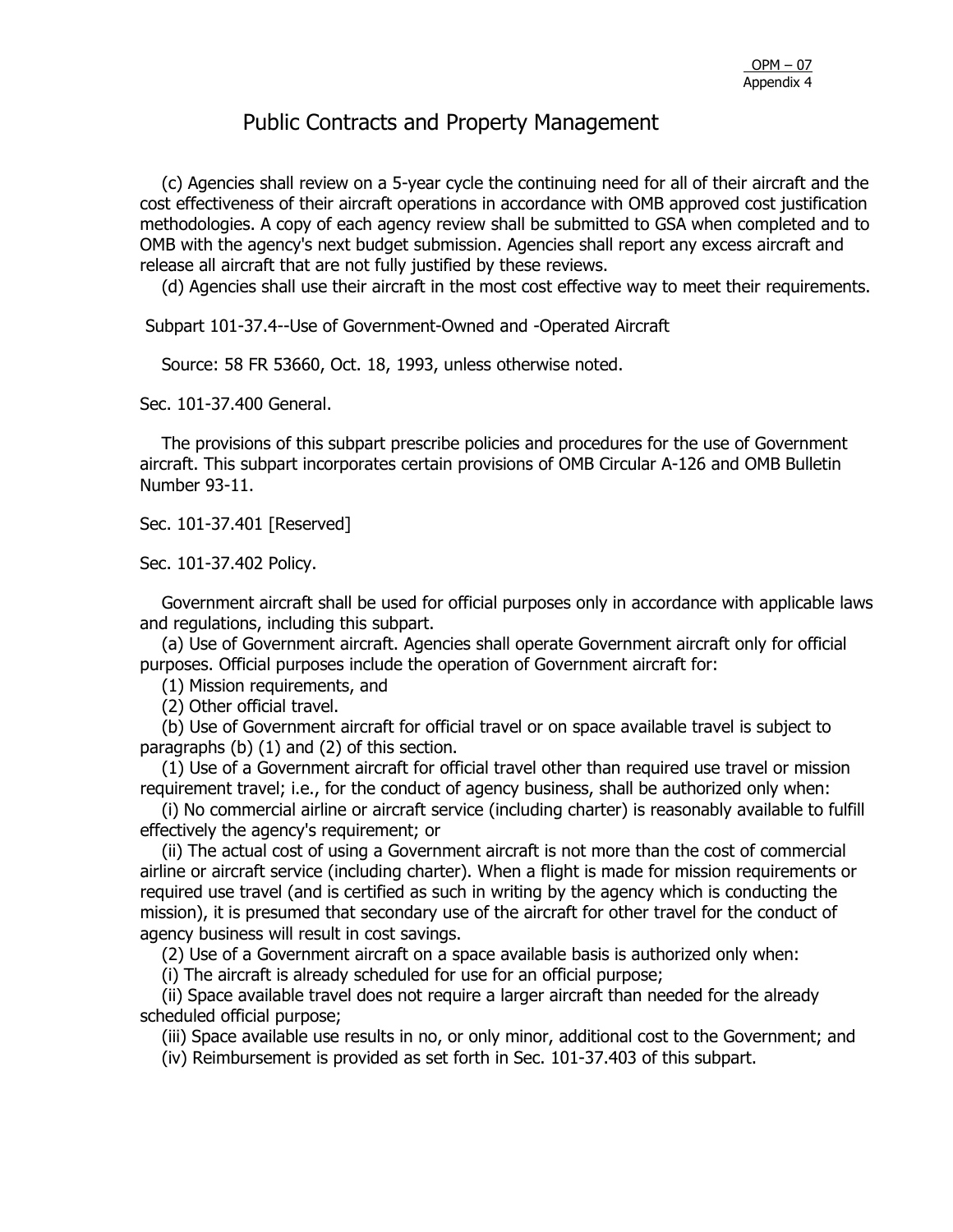(c) The Secretary of State, Secretary of Defense, Attorney General, Director of the Federal Bureau of Investigation, and the Director of Central Intelligence may use Government aircraft for travel other than:

(1) To meet mission requirements, or

 (2) For the conduct of agency business, but only upon reimbursement at full coach fare and with authorization by the President or his designated representative on the grounds that a threat exists which could endanger lives or when continuous 24-hour secure communication is required.

Sec. 101-37.403 Reimbursement for the use of Government aircraft.

 A passenger transported by Government aircraft is required to reimburse the Government under the circumstances specified, and in the amount indicated, in paragraphs (a) through (d) of this section.

(a) For travel that is not required use travel:

 (1) Any incidental private activities (personal or political) of an employee undertaken on an employee's own time while on official travel shall not result in any increase in the actual costs to the Government of operating the aircraft, and

 (2) The Government shall be reimbursed the appropriate share of the full coach fare for any portion of the time on the trip spent on political activities (except as otherwise provided in paragraph (d) of this section).

(b) For required use travel (except as otherwise provided in paragraph (d) of this section).

 (1) For a wholly personal or political trip, the Government shall be reimbursed the full coach fare for the trip,

 (2) For an official trip during which the employee engages in political activities, the Government shall be reimbursed the appropriate share of the full coach fare for the entire trip, and

 (3) For an official trip during which the employee flies to one or more locations for personal reasons, the Government shall be reimbursed the excess of the full coach fare of all flights taken by the employee on the trip over the full coach fare of the flights that would have been taken by the employee had there been no personal activities on the trip.

 (c) For space available travel, whether on mission requirements or other flights, the Government shall be reimbursed at the full coach fare except:

(1) As authorized under 10 U.S.C. 4744 and regulations implementing that statute, and

 (2) By civilian personnel and their dependents in remote locations not reasonably accessible to regularly scheduled commercial airline service.

 (d) In any case of political travel, reimbursement shall be made in the amount required by law or regulation (e.g., 11 CFR 106.3) if greater than the amount otherwise required under paragraphs (a) through (c) of this section.

Sec. 101-37.404 Approving the use of Government aircraft for transportation of passengers.

 (a) Use of Government aircraft for official travel may be approved only by the agency head or official(s) designated by the agency head.

 (b) Whenever a Government aircraft used to fulfill a mission requirement is used also to transport senior Federal officials, members of their families or other non-Federal travelers on a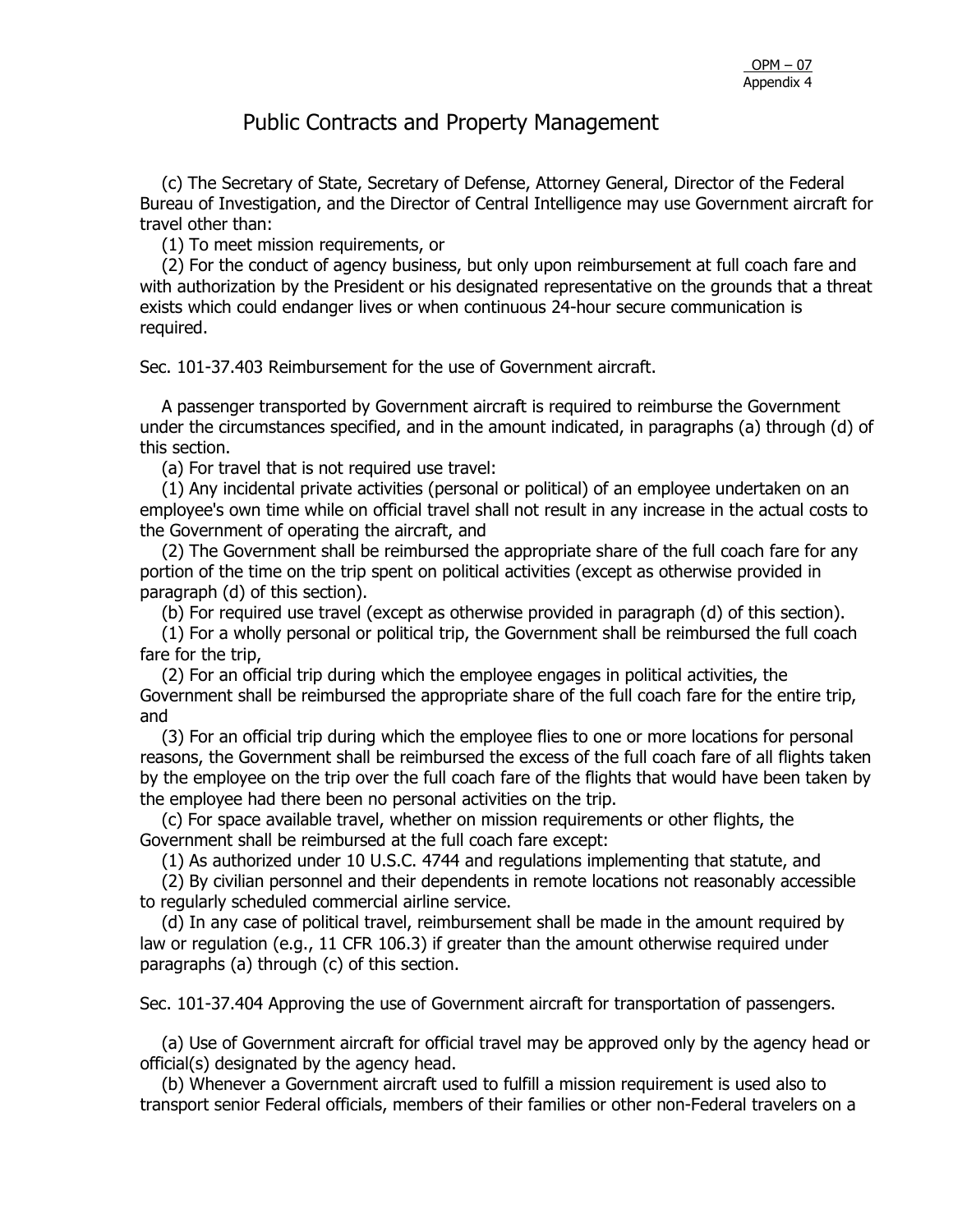space available basis (except as authorized under 10 U.S.C. 4744 and regulations implementing that statute), the agency that is conducting the mission shall certify in writing prior to the flight that the aircraft is scheduled to perform a bona fide mission activity, and that the minimum mission requirements have not been exceeded in order to transport such space available travelers. In emergency situations, an after-the-fact written certification by the agency is permitted.

[60 FR 3552, Jan. 18, 1995]

Sec. 101-37.405 Approving travel on Government aircraft.

 Policy and practices under which travel on Government aircraft may be approved by the agency are specified in paragraphs (a) through (c) of this section.

 (a) All travel on Government aircraft must have advance authorization by the sponsoring agency in accordance with its travel policies, OMB Circular A-126 and, when applicable, documented on an official travel authorization. Where possible, such travel authorization must be approved by at least one organizational level above that of the person(s) traveling. If review by a higher organizational level is not possible, another appropriate approval is required.

 (b) All required use travel must have written approval on a trip-by-trip basis from the agency's senior legal official or the principal deputy, unless:

 (1) The President has determined that all travel or travel in specified categories by an agency head is qualified as required use travel, or

 (2) The agency head has determined that all travel or travel in specified categories by an officer or employee other than the agency head, is qualified as required use travel.

 (i) Any determination by an agency head that travel by an officer or employee of that agency qualifies as required use travel must be in writing and set forth the basis for that determination. In emergency situations an after-the-fact written certification by an agency is permitted.

 (ii) An agency head opting to determine that travel by an officer or employee may be required use travel shall establish written standards for determining when required use travel is permitted. Such travel shall not be permitted unless the travel is in conformance with the written standards.

 (c) All travel by senior Federal officials, family members of senior Federal officials, and non-Federal travelers that is not to meet mission requirements or required use travel must be authorized in advance and in writing.

 (1) Such authorization must be approved on a trip-by-trip basis and must be signed by the agency's senior legal official or the principal deputy, or be in conformance with an agency review and approval system that has been approved by the Office of Management and Budget (OMB). In emergency situations, an after-the-fact written certification by an agency is permitted.

 (2) In addition to the provisions of this subpart, Federal employees on official travel shall be subject to all other applicable travel rules and regulations. Travel by such individuals that is not official travel, for purposes of this subpart, is subject to the reimbursement requirements in Sec. 101-37.403(c) of this subpart for space available travel.

Sec. 101-37.406 Justification of the use of Government aircraft for transportation of passengers.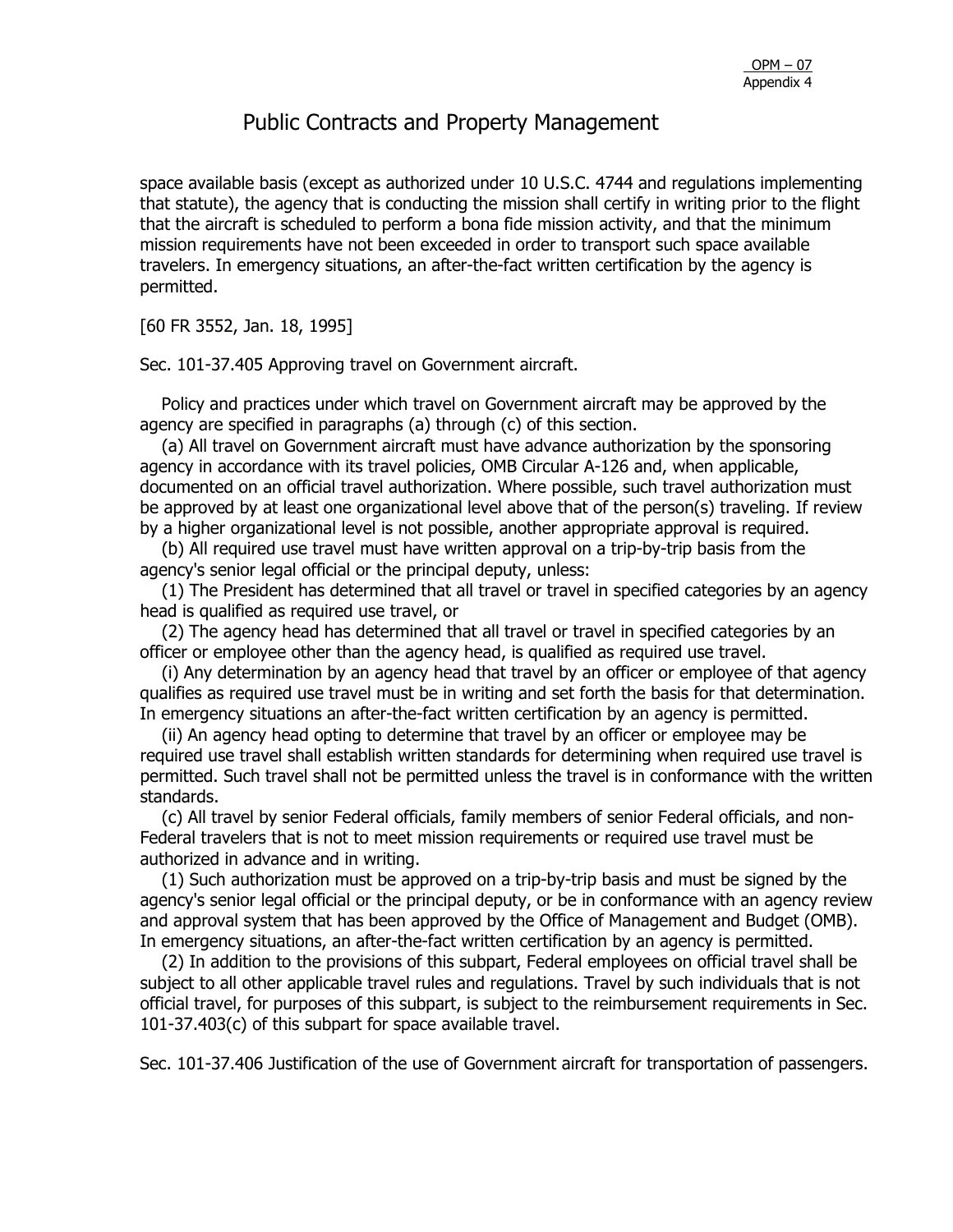(a) The cost comparison justifying the use of a Government aircraft for a proposed trip as required by Sec. 101-37.402(b) (1) (ii) of this subpart should be made prior to authorizing the use of the aircraft for that trip. Standard trip cost justification schedules developed by agencies may be used for this purpose. Agencies that are not able to use such schedules are required to conduct a cost justification on a case-by-case basis.

 (b) When conducting a cost comparison, the agency must compare the actual cost of using a Government aircraft to the cost of using a commercial aircraft (including charter) or airline service. The actual cost of using a Government aircraft is either:

(1) The amount that the agency will be charged by the organization that provides the aircraft,

(2) The variable cost of using the aircraft, if the agency operates its own aircraft, or

 (3) The variable cost of using the aircraft as reported by the owning agency, if the agency is not charged for the use of an aircraft owned by another agency.

 (c) The cost of using commercial airline or aircraft services for the purpose of justifying the use of Government aircraft:

 (1) Must be the current Government contract fare or price, or the lowest fare or price available for the trip(s) in question,

 (2) Must include, as appropriate, any differences in the cost of ground travel, per diem and miscellaneous travel (e.g., taxis, parking,

etc.), and lost employees' work time (computed at gross hourly costs to the Government, including benefits), between using Government aircraft and commercial aircraft services, and

 (3) Must include only the costs associated with passengers on official business. Costs associated with passengers traveling on a space available basis may not be used in the cost comparison.

Sec. 101-37.407 Documentation.

 All uses of Government aircraft must be documented, and this documentation must be retained for at least 2 years by the aircraft operations manager. The documentation of each use of Government aircraft must include the information specified in paragraphs (a) through (g) of this section:

 (a) Aircraft registration number (the registration number assigned by the Federal Aviation Administration or military-designated tail number);

(b) Purpose of the flight (the mission the aircraft was dispatched to perform);

(c) Route(s) flown;

(d) Flight date(s) and times;

(e) Name of each traveler;

(f) Name(s) of the pilot(s) and aircrew;

 (g) When Government aircraft are used to support official travel, the documentation must also include evidence that Sec. 101-37.408 and other applicable provisions of this FPMR have been satisfied.

Sec. 101-37.408 Reporting travel by senior Federal officials.

 Agencies shall submit semi-annual reports for the periods October 1 through March 31 (due May 31), and April 1 through September 30 (due November 30) to the General Services Administration, Aircraft Management Division, Washington, DC 20406. A copy of each report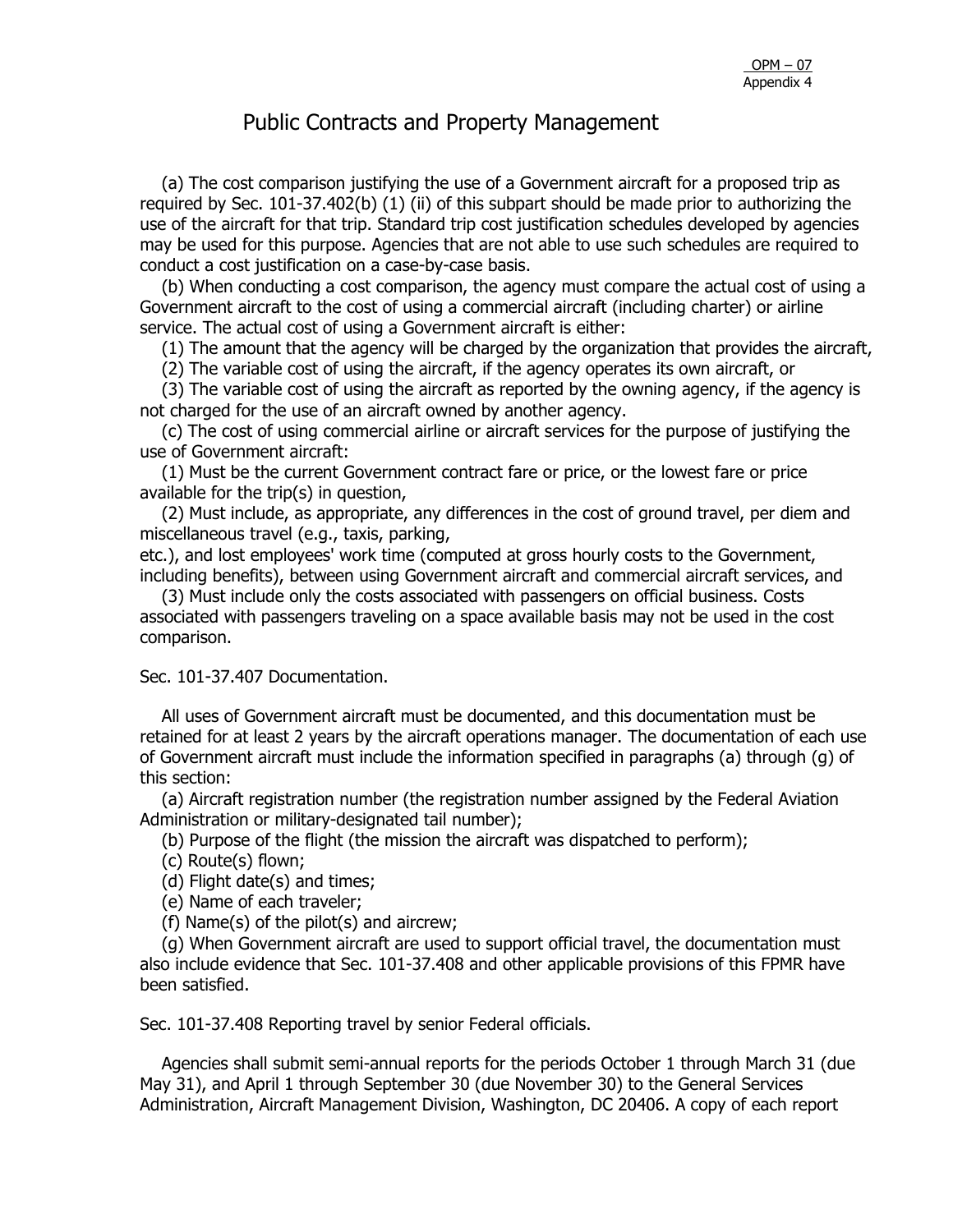shall also be submitted to the Deputy Director for Management, Office of Management and Budget, 725 17th Street, NW, Washington, DC 20503. Agencies shall submit report data using the Federal Aviation Management Information System structure and management codes for automated reporting or GSA Form 3641, Senior Federal Travel. Agencies that did not transport any senior Federal officials or special category travelers during the relevant time frame must still submit a written response that acknowledges the reporting requirements and states they have no travel to report. These reports shall be disclosed to the public upon request unless classified.

 (a) Reports shall include data on all non-mission travel by senior Federal officials on Government aircraft (including those senior Federal officials acting in an aircrew capacity when they are also aboard the flight for transportation), members of the families of such officials, any non-Federal traveler (except as authorized under 10 U.S.C. 4744 and regulations implementing that statute), and all mission and non-mission travel for senior executive branch officials. The reports shall include:

(1) The names of the travelers;

(2) The destinations;

 (3) The corresponding commercial cost had the traveler used commercial airline or aircraft service (including charter);

(4) The appropriate allocated share of the full operating cost of each trip;

(5) The amount required to be reimbursed to the Government for the flight;

(6) The accounting data associated with the reimbursement; and

(7) The data required by Sec. 101-37.407 (a), (b), and (d) of this subpart.

 (b) Each agency is responsible for reporting travel by personnel transported on aircraft scheduled by that agency.

 (c) The agency using the aircraft must also maintain the data required by this section for classified trips. This information shall not be reported to GAS or OMB but must be made available by the agency for review by properly cleared personnel.

[60 FR 3553, Jan. 18, 1995] Subpart 101-37.5--Management Information Systems (MIS)

Source: 60 FR 3553, Jan. 18, 1995, unless otherwise noted.

Sec. 101-37.500 General.

 Executive agencies must maintain an aviation MIS. Agency systems will include computer applications appropriate to the complexity of the operation. Systems should be integrated among bureaus, agencies, and Departments as appropriate to maximize efficiency and effectiveness Government wide. MIS capabilities will include, but are not limited to, collecting, consolidating, and producing the reports and analyses required by: field-level organizations for day-to-day operations, agencies to justify the continuing use of aircraft or new acquisitions, GSA to develop Government wide aviation management guidance, and OMB and other oversight agencies to capitalize on opportunities to improve efficiency and effectiveness.

Sec. 101-37.501 [Reserved]

Sec. 101-37.502 GSA MIS responsibilities.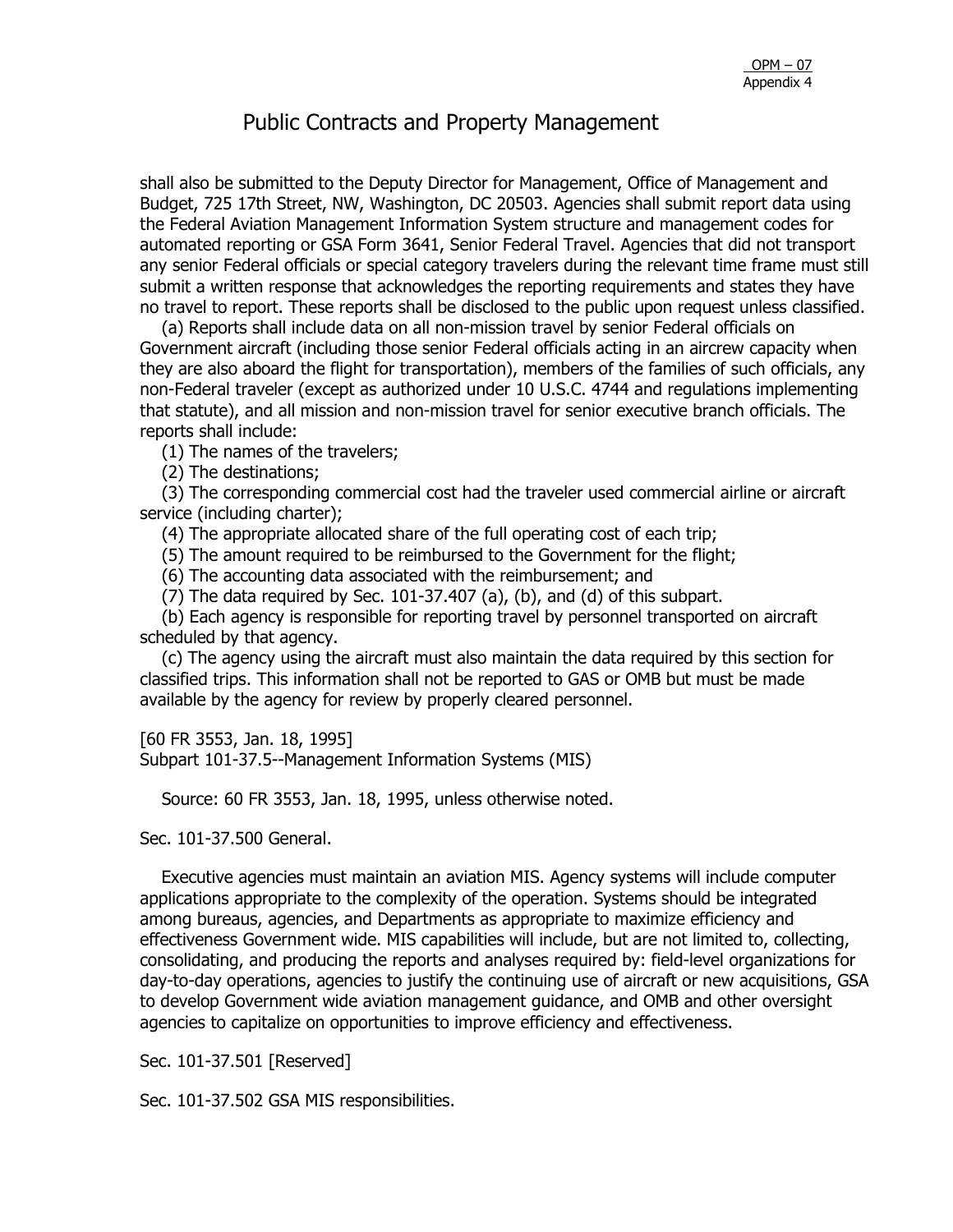The Aircraft Management Division will operate the Government wide aircraft MIS (also known as the Federal Aviation Management Information System (FAMIS)), develop generic aircraft MIS standards and software, and provide technical assistance to agencies in establishing automated aircraft information and cost accounting systems and conducting cost analyses required by OMB. The FAMIS will collect and maintain summary data including, but not limited to:

(a) Aircraft and aviation related facilities inventories;

(b) Cost and utilization for owned aircraft and aviation facilities;

(c) Cost and utilization for chartered, rented, or contracted aircraft;

(d) Inventories of support service agreements; and

(e) Senior Federal official and special category travel data.

Sec. 101-37.503 Reporting responsibilities.

Reporting responsibilities are as follows:

 (a) Owned aircraft. The executive agency to which the aircraft is registered in conformance with the FAA regulations or appropriate military regulations is responsible for reporting inventory, cost, and utilization data for each aircraft.

 (b) Bailed aircraft. The executive agency which operates bailed aircraft is responsible for reporting inventory, cost, and utilization data for each aircraft.

 (c) Leased or lease/purchased aircraft. The executive agency which makes payment to a private or other public sector organization for the aircraft is responsible for reporting inventory, cost, and utilization data for each aircraft.

 (d) Loaned aircraft. The executive agency which owns an aircraft on loan to a Federal agency will report inventory, cost, and utilization data. The executive agency which owns an aircraft on loan to a State, cooperator, or other non-Federal entity will report inventory data associated with that aircraft.

 (e) Contract, charter, and rental aircraft. The executive agency which makes payment to a private sector or other public sector organization for the aircraft is responsible for reporting cost and utilization data by specific aircraft for each type of mission performed.

 (f) Support services. The executive agency establishing the aviation support services agreement with service vendors is responsible for reporting associated data by agreement number, aircraft or service type, and vendor.

 (g) Senior Federal official and special category travel. Each executive agency is responsible for reporting travel by personnel transported on aircraft scheduled by that agency.

#### Sec. 101-37.504 Reports.

 Executive agencies will submit aviation management data using FAMIS structure format for automated reporting or appropriate forms. FAMIS data shall be submitted to the General Services Administration, Aircraft Management Division, Washington, DC 20406. Interagency report control number 0322-GSA-AN has been assigned to these reports. To the extent that information is protected from disclosure by statute, an agency is not required to furnish information otherwise required to be reported under this subpart.

 (a) Each executive agency will provide GSA with reports as changes occur for: (1) Facilities inventories. Additions, deletions, and changes shall be submitted using GSA Form 3549,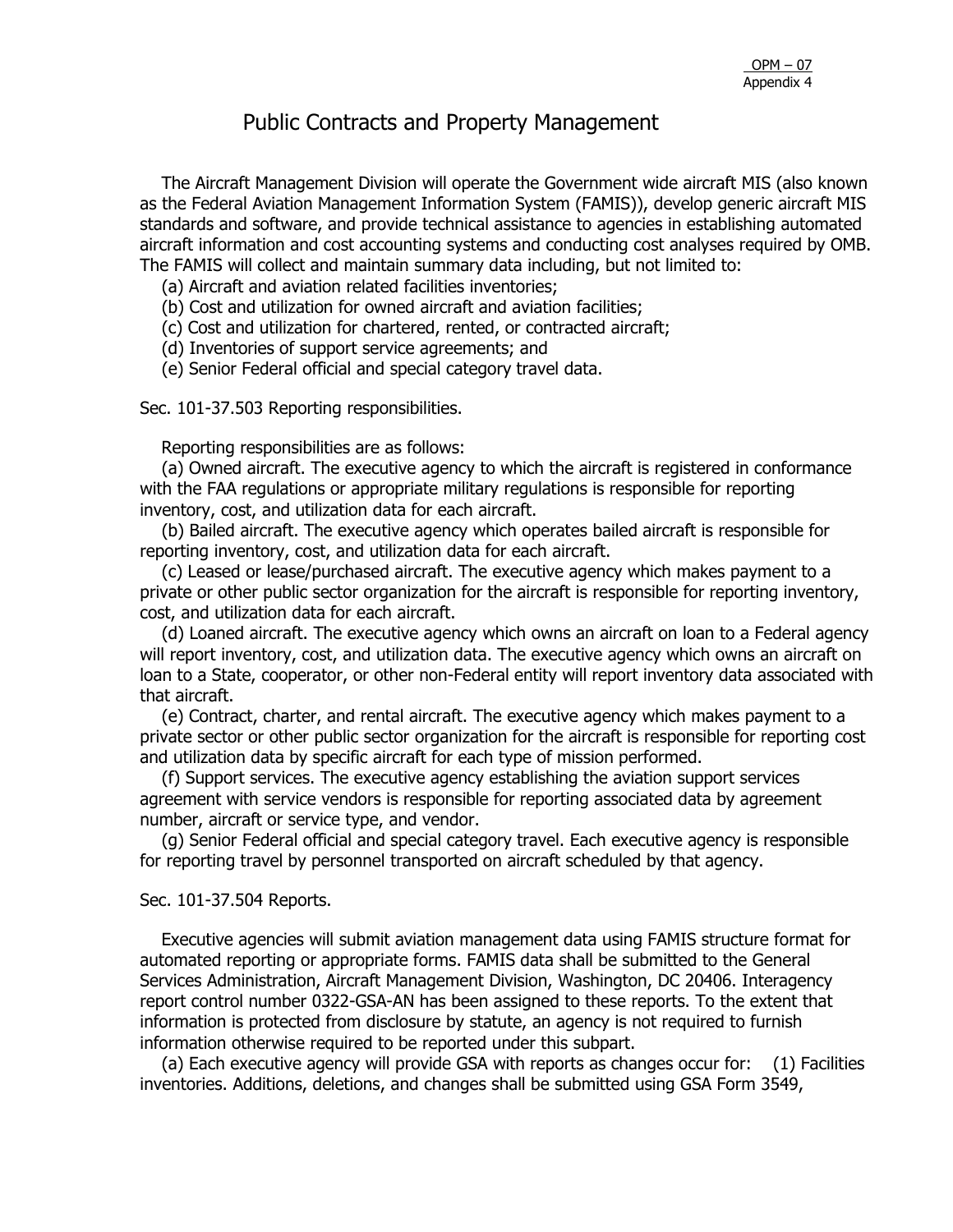Government-owned/leased Maintenance, Storage, Training, Refueling Facilities (per facility) or FAMIS file structures.

 (2) Aircraft inventories. Additions, deletions, and changes shall be submitted using GSA Form 3550, Government Aircraft Inventory (per aircraft) or FAMIS file structures. Any aircraft operated or held in a non-operational status, must be reported to FAMIS regardless of its ownership category.

 (3) Aviation support services cost data. This data will be submitted using GSA Form 3554, Aircraft Contract/Rental/Charter Support Services Cost Data Form or FAMIS file structures, as support service agreements become effective.

 (b) Each executive agency will provide GSA with reports annually on or before January 15 for the previous fiscal year ending September 30 for:

 (1) Contract, rental, and charter aircraft cost and utilization data. Each form or FAMIS database record must contain only one aircraft for each type of mission performed. The data is submitted using GSA Form 3551, Contract/Charter/Rental Aircraft Cost and Utilization or FAMIS file structures.

 (2) Government aircraft cost and utilization data. The cost and utilization information must be tracked by serial number and must reflect the actual use and expenditures incurred for each individual aircraft. These reports are to be submitted using GSA Form 3552, Government Aircraft Cost and Utilization or FAMIS file structures.

 (c) Each executive agency will provide GSA with a report semiannually on or before May 31 for the period October 1 through March 30, and on or before November 30 for the period April 1 through September 30 for senior Federal official and special category travel. These reports are to be submitted using GSA Form 3641, Senior Federal Travel or FAMIS file structures. Executive agencies that did not transport any senior Federal officials or special category travelers during the relevant time frame must submit a written response that acknowledges the reporting requirements and states that they have no travel to report. For detailed explanation see Sec. 101-37.408.

Sec. 101-37.505 Aircraft used for sensitive missions.

 Inventory, cost, and utilization data submitted to GSA for agency aircraft dedicated to national defense, law enforcement, or interdiction missions will be safeguarded as specified in Sec. 101-37.506. GSA will not allow identification (registration number, serial number, etc.), location, or use patterns to be disclosed except as required under the Freedom of Information Act.

Sec. 101-37.506 Reporting requirements for law enforcement, national defense, or interdiction mission aircraft.

 Agencies using aircraft for law enforcement, national defense, or interdiction missions may use reporting provisions which provide for agency information protection as specified in paragraphs (a) and (b) of this section.

 (a) Undercover aircraft. Agencies operating undercover aircraft as defined in Sec. 101-37.100, will report to GSA all FAMIS data in accordance with Sec. 101-37.504, to include the registration number and serial number as reported to the Federal Aviation Administration (FAA), Office of Aircraft Registry.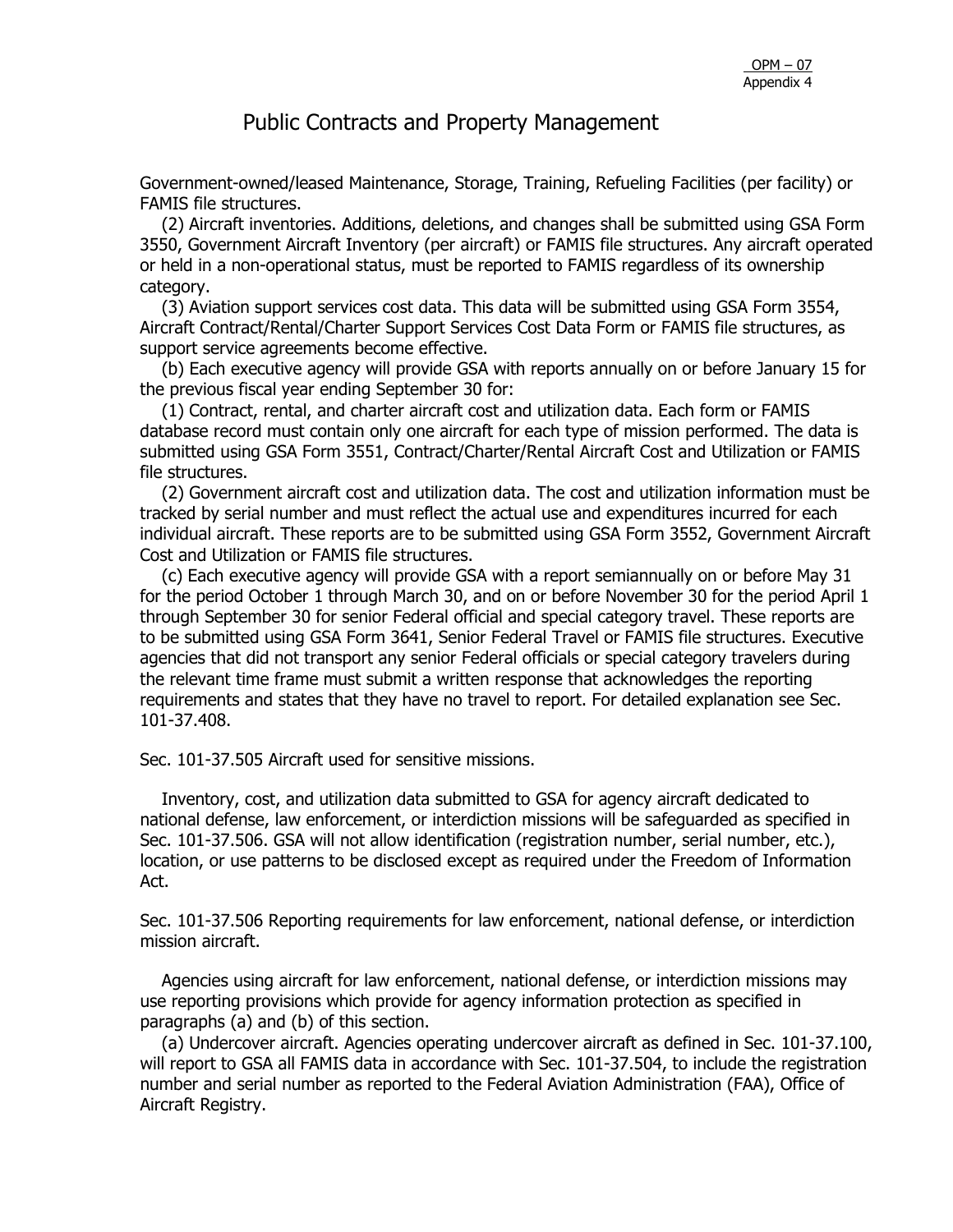(b) Deep cover aircraft. Agencies operating deep cover aircraft as defined in Sec. 101-37.100, will report to GSA all FAMIS data in accordance with Sec. 101-37.504, except for that data requiring special handling by the FAA. Specific identifying data for those aircraft requiring special handling by the FAA will be reported as follows:

 (1) Special number data. Initially, agencies will supply the actual aircraft serial number with a unique code number. The code number will be used for all future data submissions. GSA will maintain the actual serial number and associated code in a secured file independent from all other FAMIS data. The secured file containing aircraft serial number data will not be printed or distributed.

 (2) Registration number data. Agencies will not submit registration number (FAA registration number) for deep cover aircraft.

(3) Location data. Agencies will not submit location data.

Subpart 101-37.6--Management, Use, and Disposal of Government Aircraft Parts

Source: 62 FR 43472, Aug. 14, 1997, unless otherwise noted.

Sec. 101-37.600 What does this subpart do?

 This subpart prescribes special policies and procedures governing the management, use, and disposal of Government-owned aircraft parts.

Sec. 101-37.601 What responsibilities does the owning/operating agency have in the management and use of Government aircraft parts?

 (a) The owning/operating agency is responsible for ensuring the continued airworthiness of an aircraft, including replacement parts. The owning/operating agency must ensure that replacement parts conform to an approved type design, have been maintained in accordance with applicable standards, and are in condition for safe operation.

 (b) In evaluating the acceptability of a part, the owning/operating agency should review the appropriate log books and historical/maintenance records. The maintenance records must contain the data set forth in the latest version of Federal Aviation Administration (FAA) Advisory Circular 43-9. When the quality and origin of a part is questionable, the owning/operating agency should seek guidance from the local FAA Flight Standards District Office (FSDO) in establishing the part's airworthiness eligibility.

Sec. 101-37.602 Are there special requirements in the management, use, and disposal of military Flight Safety Critical Aircraft Parts (FSCAP)?

 (a) Yes. Any aircraft part designated by the Department of Defense as a FSCAP must be identified with the appropriate FSCAP Criticality Code which must be perpetuated on all documentation pertaining to such parts.

 (b) A military FSCAP may be installed on a FAA type-certificated aircraft holding either a restricted or standard airworthiness certificate, provided the part is inspected and approved for such installation in accordance with the applicable Federal Aviation Regulations.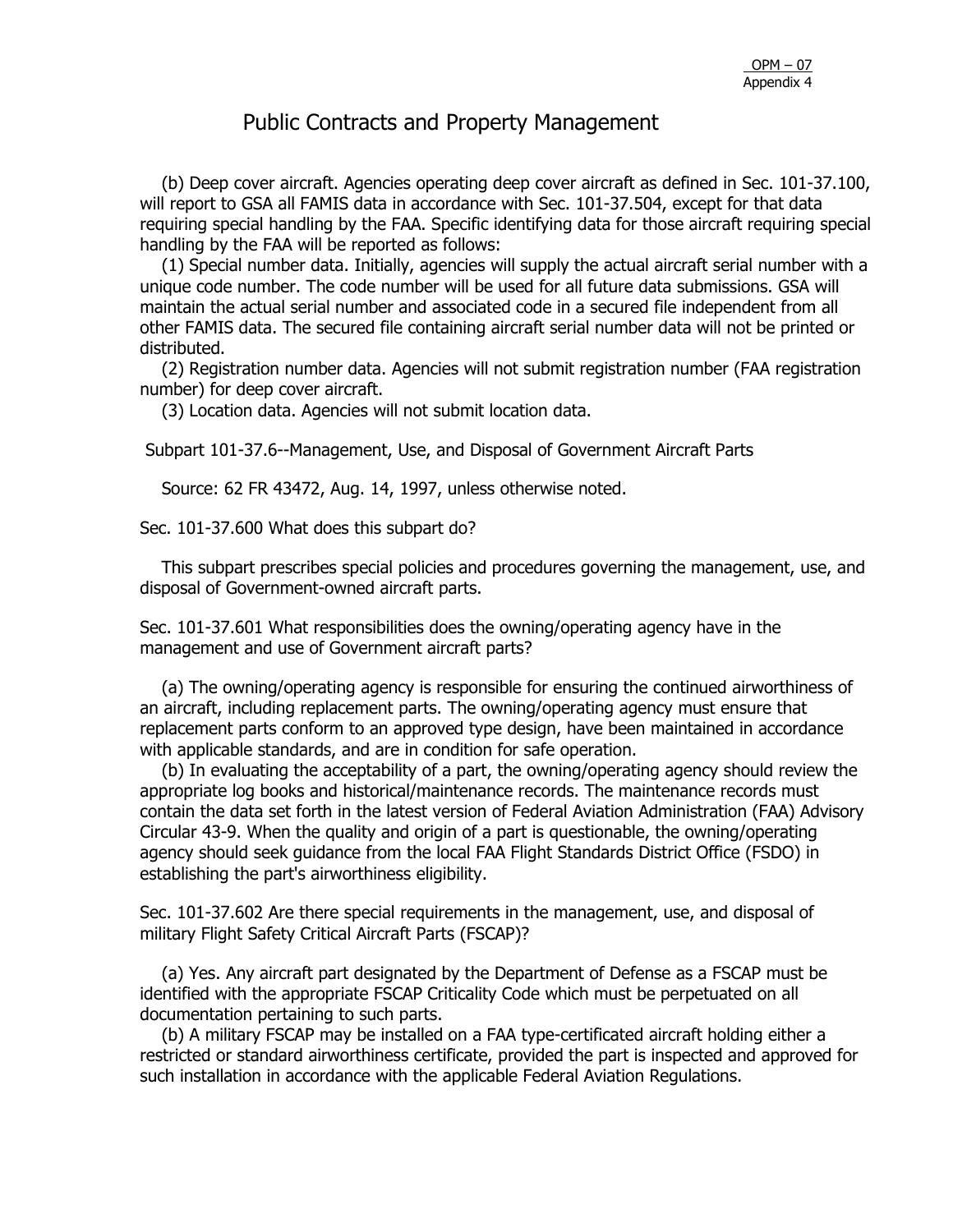(c) If a FSCAP has no maintenance or historical records with which to determine its airworthiness, it must be mutilated and scrapped in accordance with Sec. 101-37.609. However, FSCAP still in its original unopened package, and with sufficient documentation traceable to the Production Approval Holder (PAH), need not be mutilated. Undocumented FSCAP with no trace ability to either the original manufacturer or PAH must not be made available for transfer or donation. For assistance in the evaluation of FSCAP, contact the local FAA Flight Standards District Office (FSDO).

Sec. 101-37.603 What are the owning/operating agency's responsibilities in reporting excess Government aircraft parts?

 (a) The owning/operating agency must report excess aircraft parts to GSA in accordance with the provisions set forth in part 101-43 of this chapter. The owning/operating agency must indicate on the reporting document if any of the parts are life-limited parts and/or military FSCAP, and ensure that tags and labels, applicable historical data and maintenance records accompany these aircraft parts.

 (b) The owning/operating agency must identify excess aircraft parts which are unsalvageable according to FAA or DOD guidance, and ensure that such parts are mutilated in accordance with Sec. 101-37.609. The owning/operating agency should not report such parts to GSA.

Sec. 101-37.604 What are the procedures for transferring and donating excess and surplus Government aircraft parts?

 (a) Transfer and donate excess and surplus aircraft parts in accordance with part 101-43, Utilization of Personal Property, and part 101-44, Donation of Personal Property.

 (b) Unsalvageable aircraft parts must not be issued for transfer or donation; they must be mutilated in accordance with Sec. 101-37.609.

Sec. 101-37.605 What are the receiving agency's responsibilities in the transfer or donation of excess and surplus Government aircraft parts?

 (a) The receiving agency must verify that all applicable labels and tags, and historical/modification records are furnished with the aircraft parts. The receiving agency must also ensure the continued airworthiness of these parts by following proper storage, protection and maintenance procedures, and by maintaining appropriate records throughout the life cycle of these parts.

 (b) The receiving agency must perpetuate the DOD-assigned Criticality Code on all property records of acquired military FSCAP. The receiving agency must ensure that flight use of military FSCAP on civil aircraft meets all Federal Aviation Regulation requirements.

 (c) The receiving agency must certify and ensure that when a transferred or donated part is no longer needed, and the part is determined to be unsalvageable, the part must be mutilated in accordance with Sec. 101-37.609 and properly disposed.

Sec. 101-37.606 What are the GSA approving official's responsibilities in transferring and donating excess and surplus Government aircraft parts?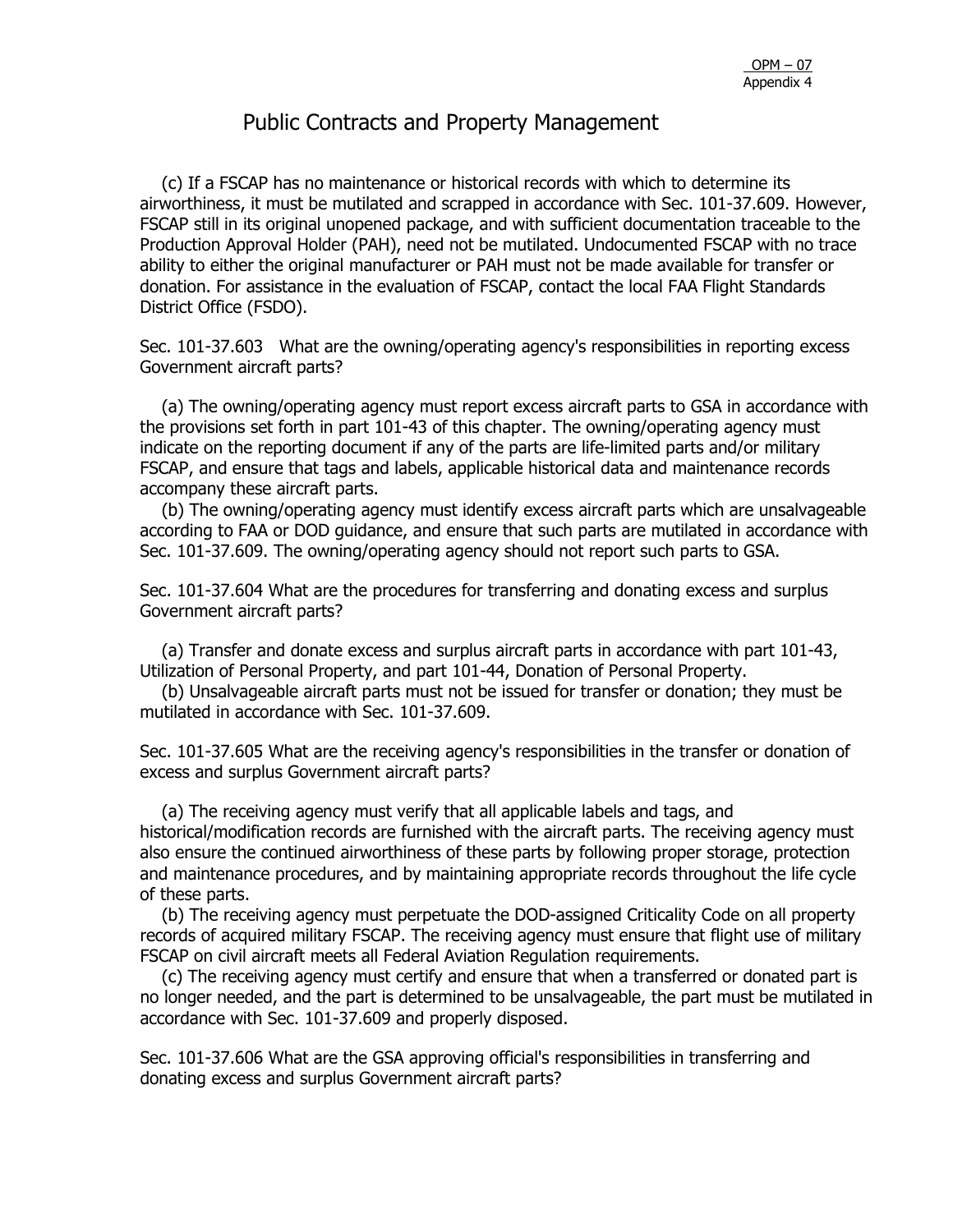(a) The GSA approving official must review transfer documents of excess and surplus aircraft parts for completeness and accuracy, and ensure that the certification required in Sec. 101- 37.605(c) is included in the transfer document.

 (b) The GSA approving official must also ensure the following statement is included on the SF123, Transfer Order Surplus Personal Property:

 ``Due to the critical nature of aircraft parts failure and the resulting potential safety threat, recipients of aircraft parts must ensure that any parts installed on a civil aircraft meet applicable Federal Aviation Administration Regulations, and that required certifications are obtained. The General Services Administration makes no representation as to a part's conformance with FAA requirements.''

Sec. 101-37.607 What are the State Agency's responsibilities in the donation of surplus Government aircraft parts?

 (a) The State Agency must review donation transfer documents for completeness and accuracy, and ensure that the certification provisions set forth in Sec. 101-37.605(c) is included in the transfer documents.

 (b) The State Agency must ensure that when a donated part is no longer needed, and the part is determined to be unsalvageable, the donee mutilates the part in accordance with Sec. 101-37.609.

Sec. 101-37.608 What are the responsibilities of the Federal agency conducting the sale of Government aircraft parts?

 (a) The Federal agency must sell Government aircraft parts in accordance with the provisions set forth in Part 101-45, Sale, Abandonment, or Destruction of Personal Property of this chapter.

 (b) The Federal agency must ensure that the documentation required pursuant to Sec. 101- 37.603(a) accompanies the parts at the time of sale, and that sales offerings on aircraft parts contain the following statement:

 ``Purchasers are warned that the parts purchased herewith may not be in compliance with applicable Federal Aviation Administration requirements. Purchasers are not exempted from and must comply with applicable Federal Aviation Administration requirements. Purchasers are solely responsible for all FAA inspections and/or modifications necessary to bring the purchased items into compliance with 14 CFR (Code of Federal Regulations).''

 (c) The Federal agency must ensure that the following certification is executed by the purchaser and received by the Government prior to releasing such parts to the purchaser:

 ``The purchaser agrees that the Government shall not be liable for personal injuries to, disabilities of, or death of the purchaser, the purchaser's employees, or to any other persons arising from or incident to the purchase of this item, its use, or disposition. The purchaser shall hold the Government harmless from any or all debts, liabilities, judgments, costs, demands, suits, actions, or claims of any nature arising from or incident to purchase or resale of this item.''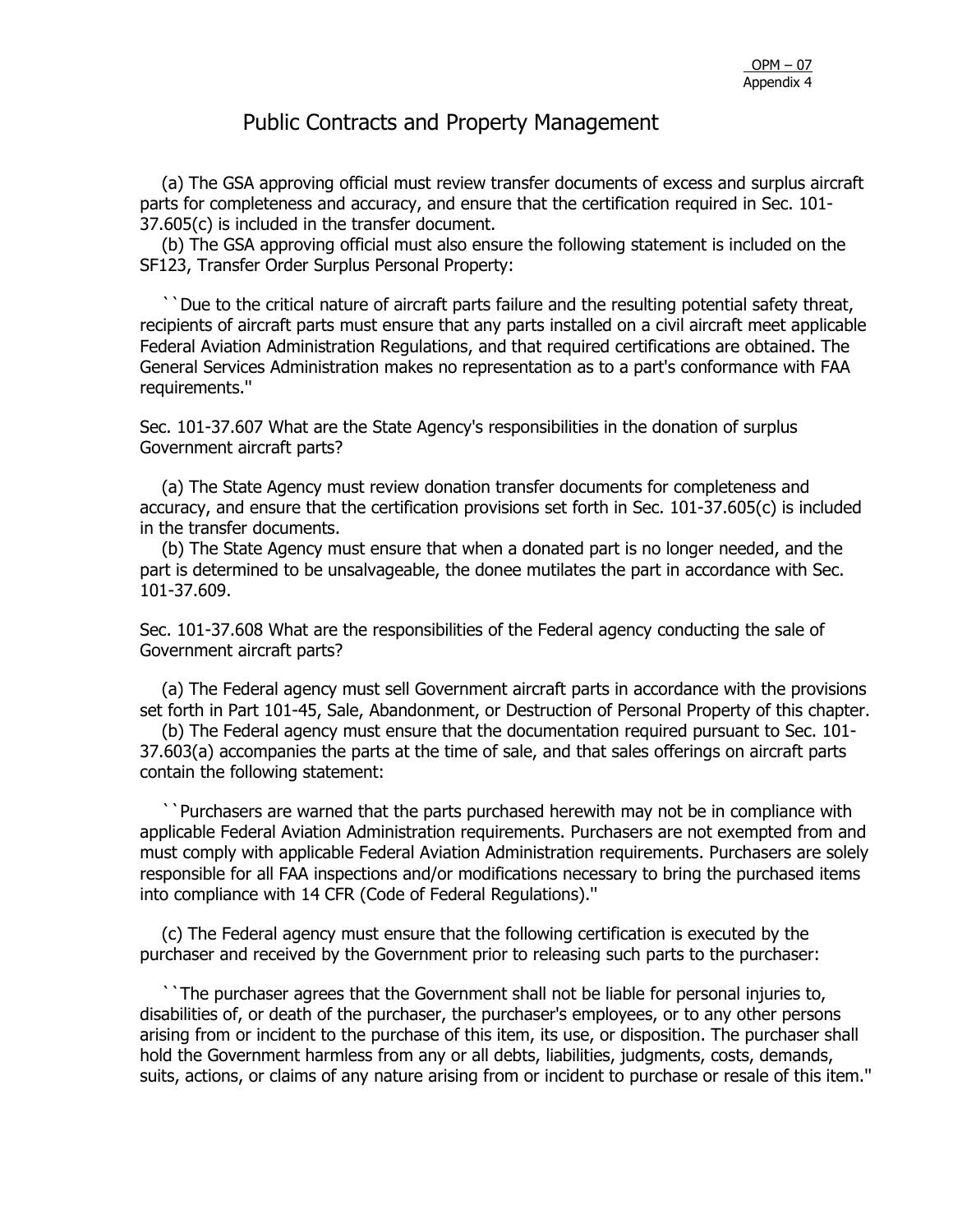Sec. 101-37.609 What are the procedures for mutilating unsalvageable aircraft parts?

(a) Identify unsalvageable aircraft parts which require mutilation.

 (b) Mutilate unsalvageable aircraft parts so they can no longer be utilized for aviation purposes. Mutilation includes destruction of the data plate, removing the serial/lot/part number, and cutting, crushing, grinding, melting, burning, or other means which will prevent the parts from being misidentified or used as serviceable aircraft parts. Obtain additional guidance on the mutilation of unsalvageable aircraft parts in FAA AC No. 21-38, Disposition of Unsalvageable Aircraft Parts and

Materials.

 (c) Ensure an authorized agency official witnesses and documents the mutilation, retain a signed certification and statement of mutilation.

 (d) If unable to perform the mutilation, turn in the parts to a Federal or Federally-approved facility for mutilation and proper disposition. Ensure that contractor performance is in accordance with the provisions of this part.

(e) Ensure that mutilated aircraft parts are sold only as scrap.

Sec. 101-37.610 Are there special procedures for the exchange/sale of Government aircraft parts?

 Yes. Executive agencies may exchange or sell aircraft parts as part of a transaction to acquire similar replacement parts in accordance with FPMR part 101-46. In addition to the requirements of this subpart, agencies must ensure that the exchange/sale transaction is accomplished in accordance with the methods and procedures contained in part 101-46 of this chapter, and comply with the restrictions and limitations under Sec. 101-46.202 of this chapter.

 (a) Prior to the proposed exchange/sale, agencies should determine whether the parts identified for disposition are airworthy parts. For additional guidance refer to the applicable FAA Advisory Circular(s), or contact the local FAA FSDO.

 (b) At the time of exchange or sale, agencies must ensure that applicable labels and tags, historical data and modification records accompany the aircraft parts prior to release. The records must contain the information and content as required by current DOD and FAA requirements for maintenance and inspections.

 (c) Life limited parts that have reached or exceeded their life limits, or which have missing or incomplete documentation, must either be returned to the FAA production approval holder as part of an exchange transaction, or mutilated in accordance with Sec. 101-37.609.

 (d) Unsalvageable aircraft parts, other than parts in paragraph (c) of this section, must not be used for exchange/sale purposes; they must be mutilated in accordance with Sec. 101-37.609.

Subparts 101-37.7--101-37.10 [Reserved]

Subpart 101-37.11--Aircraft Accident and Incident Reporting and Investigation

Source: 63 FR 43638, Aug. 14, 1998, unless otherwise noted.

Sec. 101-37.1100 What are my general responsibilities for aircraft accident and incident reporting and investigation?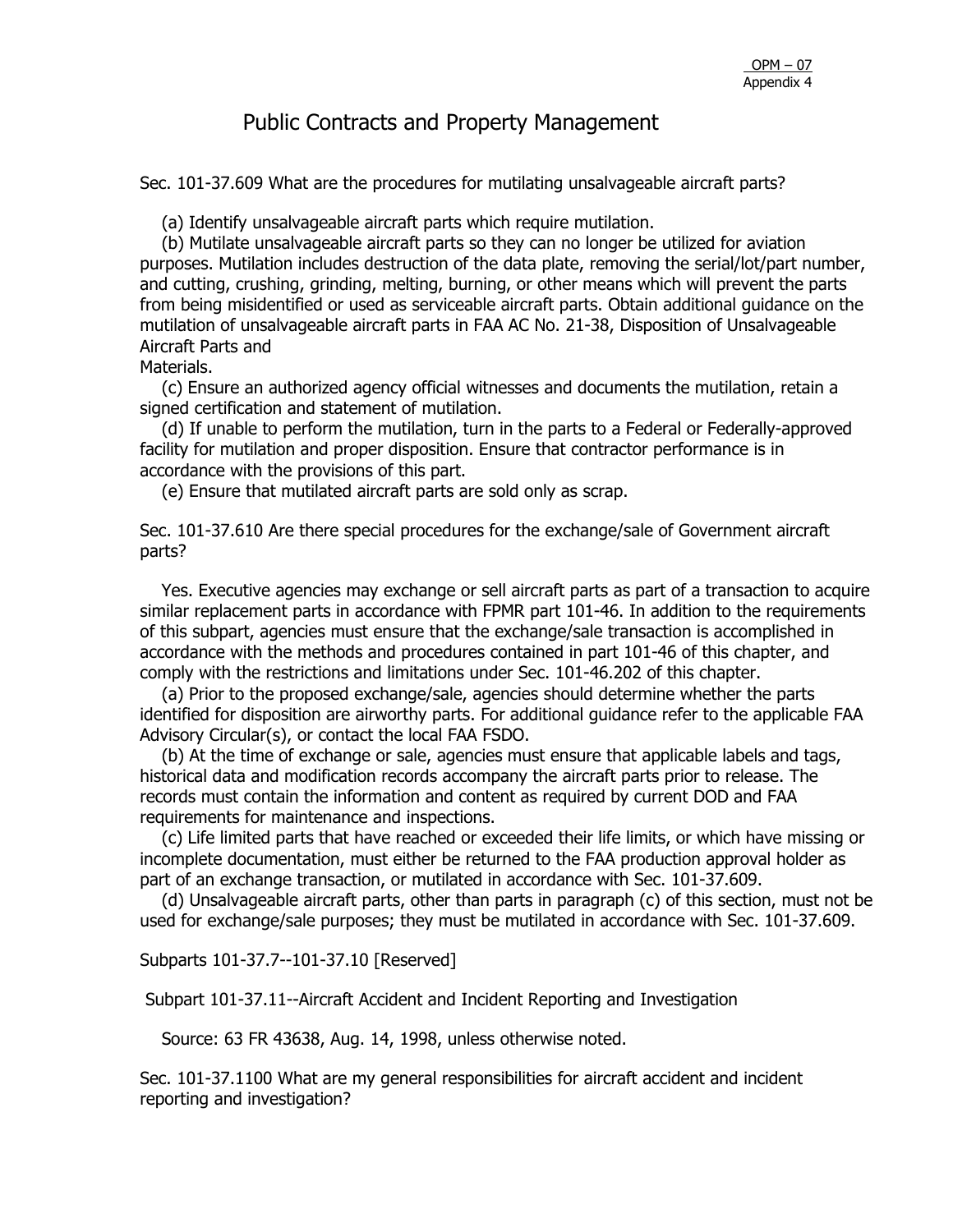You must:

 (a) Develop a Federal agency specific aircraft accident and incident response plan for your agency;

 (b) Be prepared to participate in National Transportation Safety Board (NTSB) investigations of Federal agency aircraft accident or incidents involving your agency;

 (c) Conduct a parallel investigation of an aviation accident/incident involving your agency aircraft as appropriate;

 (d) Report any condition, act, maintenance problem, or circumstance which has potential to cause an aviation related mishap;

 (e) Provide training to your agency personnel who may be asked to participate in an NTSB investigation:

 (f) Assure that your reporting requirements are in compliance with the NTSB definitions contained in 49 CFR 830.2; and

 (g) Refer to 49 CFR part 830 for further details when required to report an aircraft accident, incident, or overdue aircraft to the NTSB.

Sec. 101-37.1101 What aircraft accident and incident response planning must I do?

 You must develop an agency specific aircraft accident and incident response plan which include the following:

(a) Reporting aircraft accidents, incidents, and overdue or missing aircraft,

(b) Wreckage site safety,

(c) Wreckage security,

(d) Evidence preservation, and

 (e) A point of contact list with current telephone numbers for fire, crash rescue, medical, and law enforcement support personnel and trained agency accident investigators.

Sec. 101-37.1102 When must I give initial notification of an aircraft accident, incident, or overdue aircraft?

 You must assure that the operator of any aircraft that is owned, leased, or under your exclusive use and operational control for more than 180 days immediately notifies the nearest NTSB field office when an accident or incident occurs.

Sec. 101-37.1103 What information must I give in an initial notification of an aircraft accident, incident, or overdue aircraft?

You must assure that the notification contains the following information, if available:

(a) Type and registration of the aircraft;

- (b) Name of the owning agency;
- (c) Name of the pilot-in-command;

(d) Date and time of the accident;

(e) Last point of departure and the point of intended landing;

(f) Position of the aircraft with reference to a geographical point;

(g) Number of persons aboard, number fatally injured, and number seriously injured;

(h) Nature of the accident, extent of damage, and the weather; and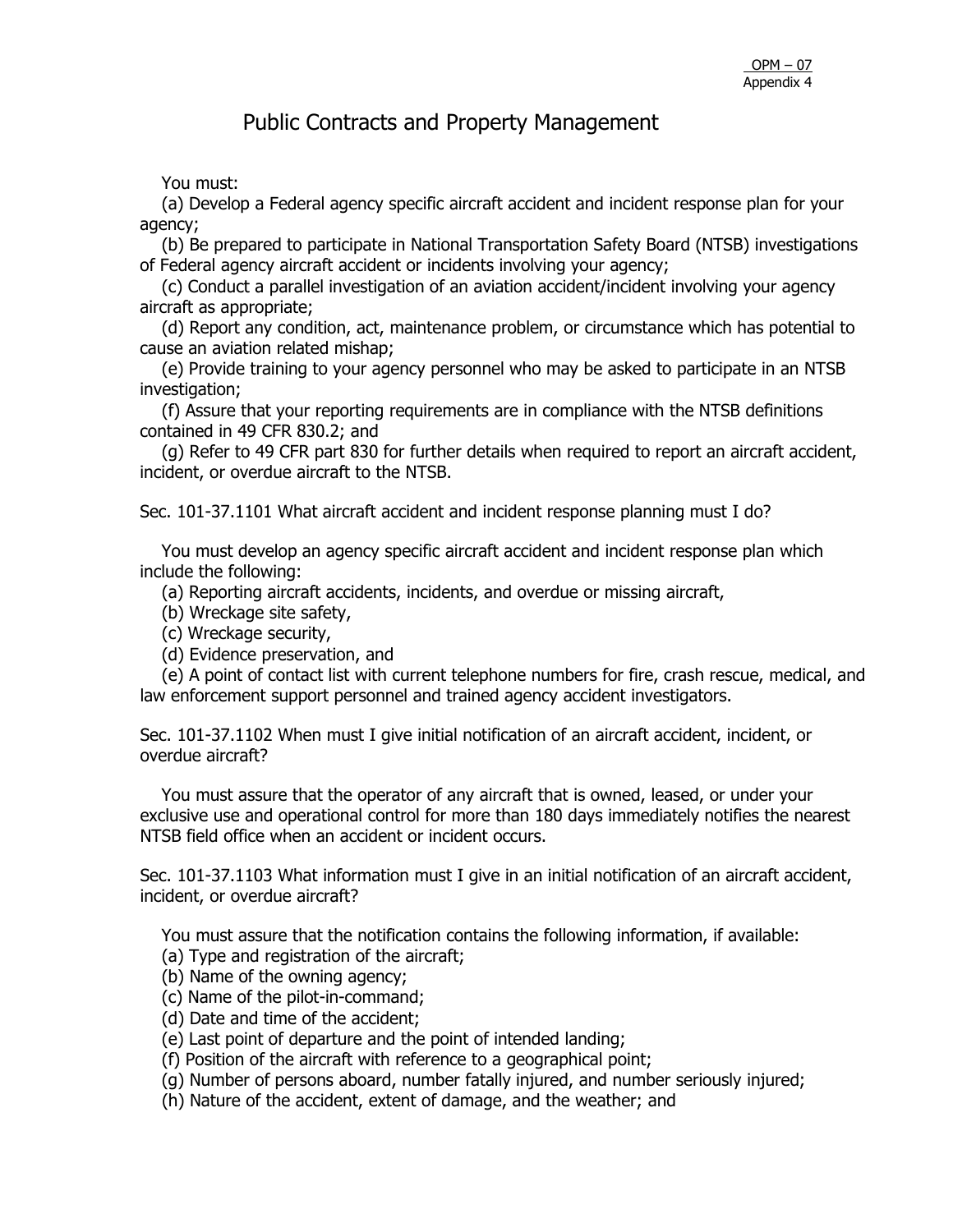(i) A description of any explosives, radioactive materials, or any other dangerous substances carried on the aircraft.

Sec. 101-37.1104 What are my responsibilities for preserving aircraft wreckage, cargo, mail, and records resulting from aircraft accidents and incidents?

 You must assure that the operator of your aircraft is responsible for preserving to the extent possible any wreckage, cargo, and mail carried aboard the aircraft that was involved in an accident or incident. All records such as history data recordings of flight and maintenance information and voice recordings pertaining to the flight and all records pertaining to the operation and maintenance of the aircraft and to the airmen must be preserved until the NTSB takes custody. If items must be moved from the aircraft or the scene of the accident/incident for safety or health reasons, sketches, descriptive notes, or photographs should be made if possible of the original positions and conditions of items moved. If classified material is involved in an accident or incident, you must coordinate its protection and recovery with the National Transportation Safety Board as required by 49 CFR 830.10 and 831.12.

Sec. 101-37.1105 What must I report regarding an aircraft accident, incident, or overdue aircraft?

 You must assure that the operator of your aircraft files a report on NTSB Form 6120.1 or 7120.2 within 10 days after an accident, or after 7 days if an overdue aircraft is still missing. A report involving a reportable incident shall be filed only if requested by the NTSB.

Sec. 101-37.1106 What must I do when the NTSB investigates an accident or incident involving my aircraft?

You should request designation as ``party" to the investigation in accordance with 49 CFR 831.11 and assist the NTSB to the maximum extent possible. The NTSB shall allow you to participate in any investigation, except that you may not participate in the NTSB's determination of the probable cause of the accident. You may conduct your own parallel investigation. You and the NTSB must exchange appropriate information obtained or developed in the course of the investigation(s) in a timely manner.

Sec. 101-37.1107 What must I do if I observe a condition, act, maintenance problem, or circumstance that has the potential to cause an aviation related mishap?

You must report such observations to a senior aviation safety manager of your agency.

Sec. 101-37.1108 Why is it important that I be provided aircraft accident/incident related guidance in the form of this subpart, in addition to that found in 49 CFR parts 830 and 831?

 You may be excluded from some civil standards because of your unique operational and/or airworthiness requirements. Therefore, in addition to meeting the requirements found in 49 CFR parts 830 and 831, you must do the following: Make personnel who are knowledgeable about your missions and trained as aircraft accident investigators available to work with the NTSB.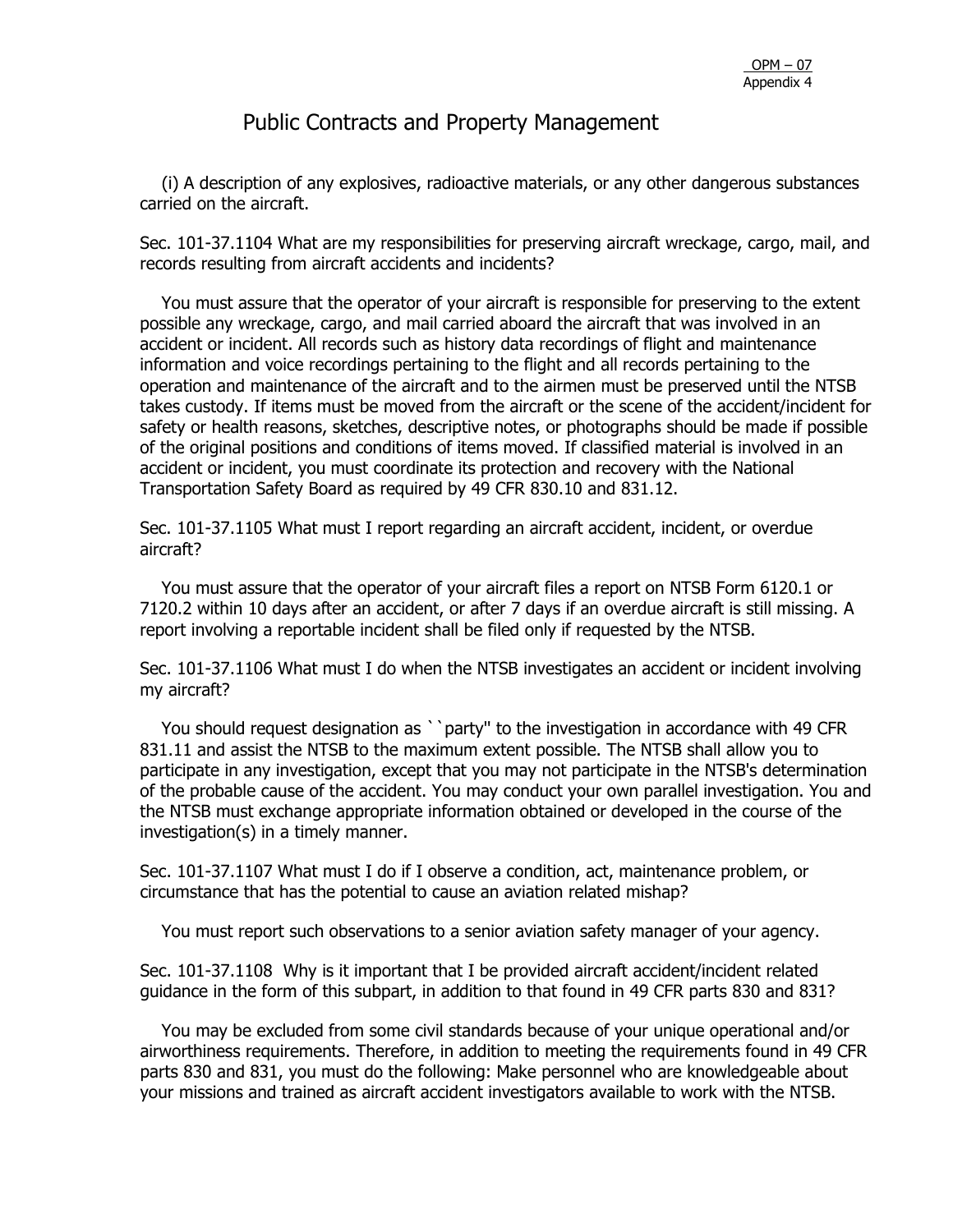Develop accident and incident response plans. And understand that a parallel investigation may be conducted. Such teamwork will enhance both NTSB's and your aircraft accident investigation and prevention efforts.

Sec. 101-37.1109 What training must I have to participate in an NTSB investigation?

 You must be trained in aircraft accident investigation, reconstruction, and analysis. You must also receive aircraft accident investigation recurrency training and be familiar with NTSB accident investigation procedures.

Subpart 101-37.12--Federal Agency Aviation Safety Program

Source: 59 FR 27486, May 27, 1994, unless otherwise noted.

Sec. 101-37.1200 General.

 (a) This subpart sets forth guidance to agencies for establishing aviation safety programs in accordance with the direction given to GSA in OMB Circular A-126, but the subpart is not binding on other agencies.

 (b) The aviation safety program objective is the safe accomplishment of the agency mission, and is a direct result of effective management which should include attention to detail sufficient to preclude the occurrence of an accident. Each agency should establish appropriate key management positions and define their responsibilities and qualifications. Agencies should ensure these positions are staffed with properly qualified personnel.

Sec. 101-37.1201 Applicability.

 As prescribed in this subpart 101-37.12, the requirement to develop and operate an aviation safety program which addresses all program facets including, but not limited to, flight, ground, and weapons environments, is applicable to all Federal aviation programs.

Sec. 101-37.1202 Agency aviation safety responsibilities.

 Agencies operating aviation programs are responsibilities for establishing and conducting a comprehensive aviation safety program. Agencies should appoint qualified aviation safety managers at both the national and operational program level.

Sec. 101-37.1203 Aviation safety manager qualifications.

 (a) Aviation safety manager positions may be full time or additional duty, based on program mission requirements. In general, an aviation safety manger should, regardless of management level:

(1) Be knowledgeable in agency aviation program activities within his/her purview;

(2) Have experience as a pilot, crew member, or in aviation operations management; and

 (3) Be a graduate of a recognized aviation safety officer or accident prevention course, or qualified within 1 year through attendance at formal courses(s) of instruction.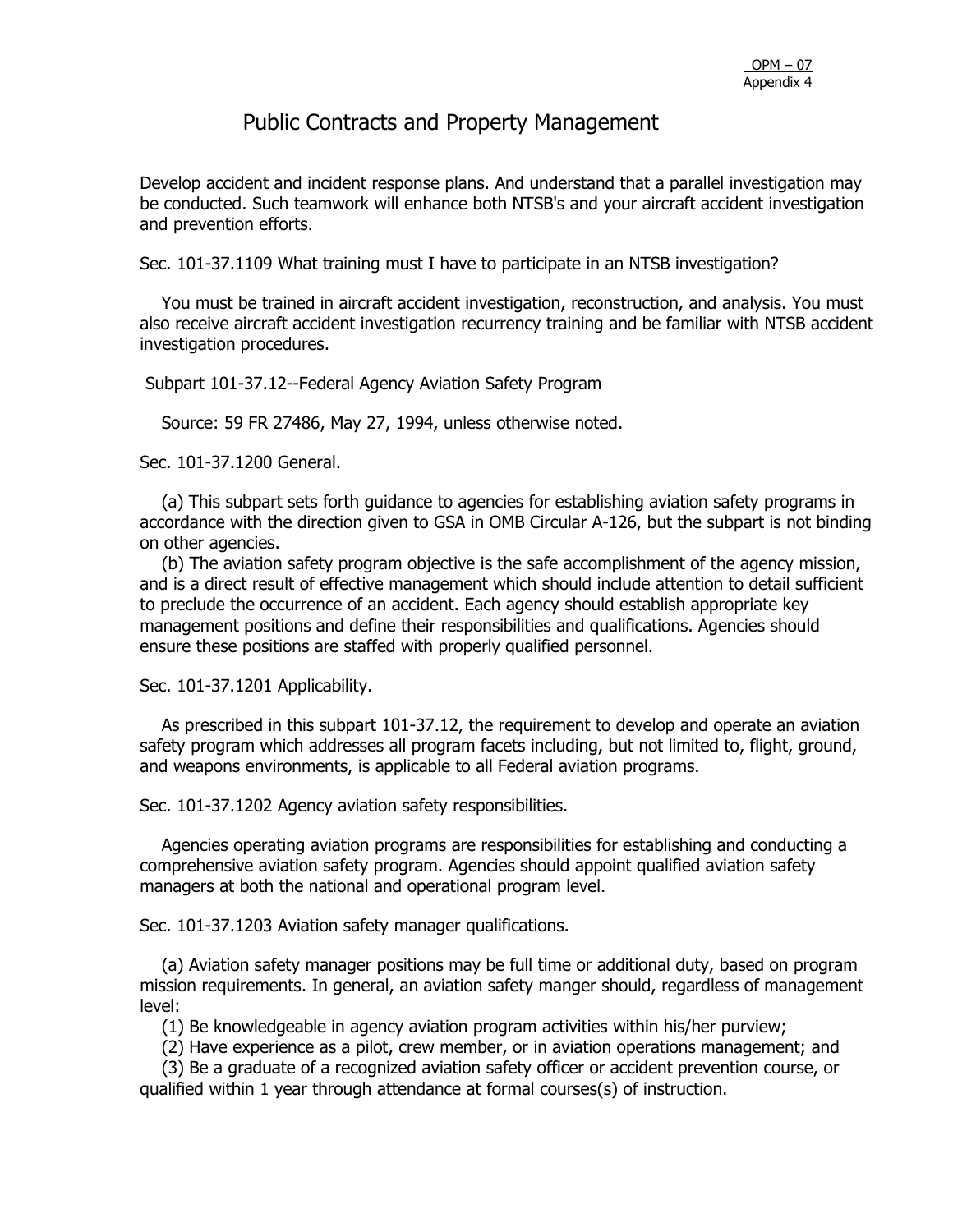(b) These standards should be used as a guide to ensure that qualified personnel are selected as safety managers. However, they do not supersede those job classifications prescribed by the Office of Personnel Management or other appropriate authority.

#### Sec. 101-37.1204 Program responsibilities.

 Agencies will ensure that policies, objectives, and standards are established and clearly defined to support an effective aviation accident prevention effort. The aviation safety manager should develop and implement an agency aviation safety program which integrates agency safety policy into aviation related activities.

Sec. 101-37.1205 Program elements.

 As a recommendation, aviation safety program elements should include, but not be limited to, the following:

- (a) Aviation safety council;
- (b) Inspections and evaluations;
- (c) Hazard reporting;
- (d) Aircraft accident and incident investigation;
- (e) Education and training;
- (f) Aviation protective equipment;
- (g) Aviation qualification and certification; and
- (h) Awards program.

Sec. 101-37.1206 Aviation safety council.

 (a) Each agency should establish aviation safety councils at the appropriate aircraft operations level. The purpose of the council is to promote safety by exchanging ideas, reviewing, and discussing hazard reports and accident and incident reports, and assessing the threat to safe operation inherent in mission operations plans. The council should function to recommend changes to agency policies, rules, regulations, procedures, and operations based upon such discussions, reviews, and assessments. The council should meet regularly and should consist, at a minimum, of those individuals within the organization responsible for the following areas:

- (1) Operations/mission planning;
- (2) Safety;
- (3) Aircrew training;
- (4) Maintenance; and
- (5) Aircrew scheduling.

 (b) Safety meetings for operations and maintenance personnel are used to increase the education and awareness of agency personnel regarding the hazards associated with aviation and to discuss mishap prevention. Meetings should be scheduled and conducted on a regular basis.

Sec. 101-37.1207 Inspections and evaluations.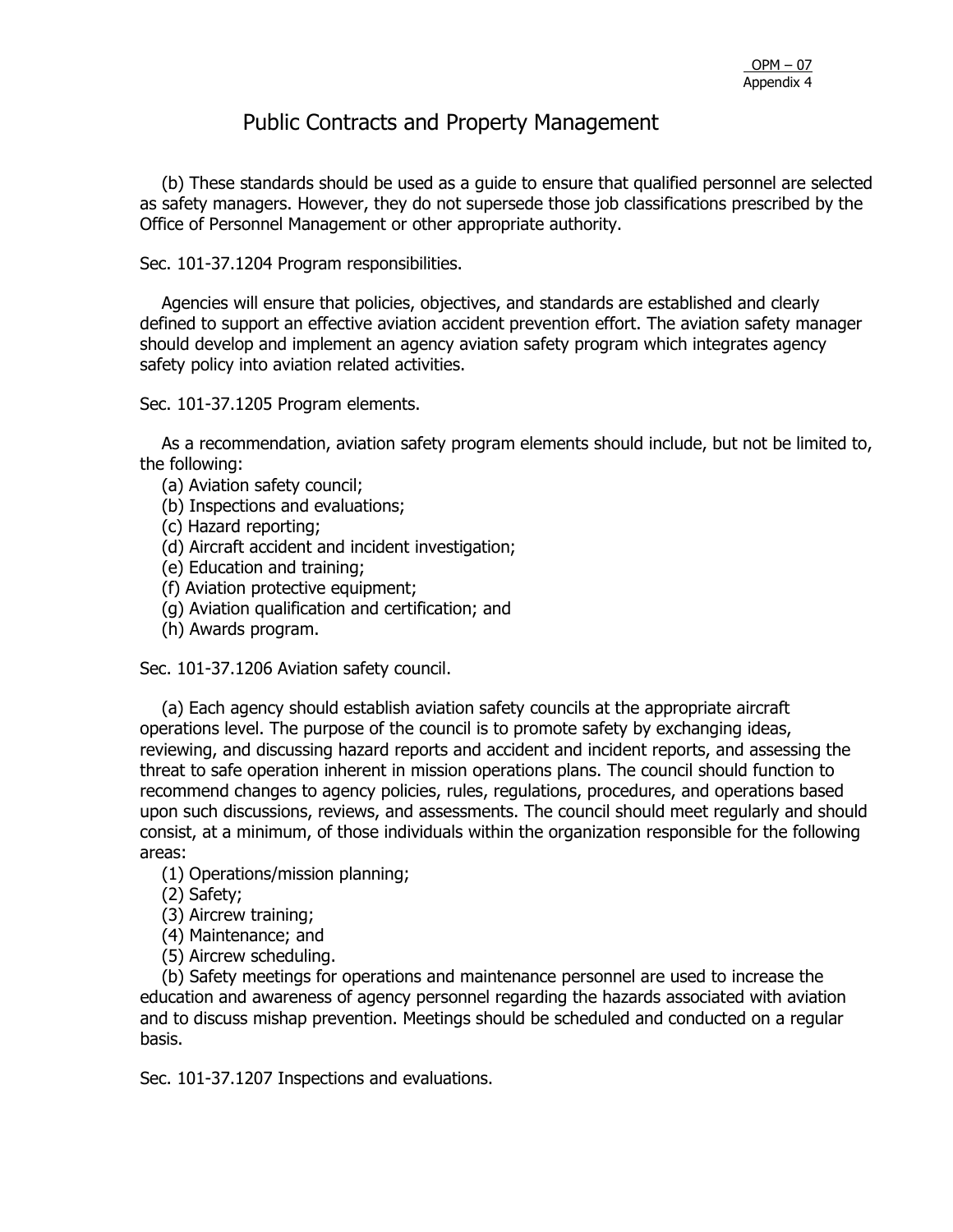The purpose of any inspection or evaluation is to prevent aviation accidents and to foster aviation safety.

 (a) Each agency should establish and maintain an inspection and evaluation program for all aviation activities. All operational elements of the aviation activity should be regularly inspected and evaluated based on standardized criteria established by the agency. The purpose of this program is to ensure that the agency mission is being carried out in accordance with Federal and agency safety regulations and directives.

 (b) Records should be kept and will identify the function or work area involved, date(s), hazard(s) identified, and recommended corrective action(s). All agencies will ensure appropriate resolution and close-out.

Sec. 101-37.1208 Hazard reporting.

 Each agency safety program should include an aviation hazard reporting and resolution tracking system. Hazards are identified as conditions, practices, or procedures that constitute an immediate or potential threat to the safe conduct of aviation operations and may be reported by any person. Reports may be submitted on any event, procedure, practice, or condition that adversely affects safety of aviation operations. Prompt resolution of hazards, by safety threat priority, should be the goal of the agency.

Sec. 101-37.1209 Aircraft accident and incident investigation and reporting.

 Each agency aviation safety program should have an aircraft accident and incident investigation and reporting capability (see subpart 101-37.11).

Sec. 101-37.1210 Education and training.

 Each aviation operations program should develop and conduct aviation safety training within applicable OPM guidelines. Identification, development, and presentation of training needs that are unique to respective programs should be accomplished as required. Training frequency, duration, and currency requirements should be developed for each safety discipline, and should consist of initial and recurring training.

Sec. 101-37.1211 Aviation protective equipment.

 Each agency should establish an aviation protective equipment program. Such a program should ensure that all personnel flying aboard agency aircraft are equipped with, or have at their disposal, appropriate aviation life support equipment.

Sec. 101-37.1212 Aircrew qualification and certification.

 Minimum standards for aircraft operations are established by OPM Position Classification Series GS-2181. Agencies should periodically review operational requirements to establish or revise aircrew standards. Such standards should ensure that aircrew members meet the minimum qualification and certification necessary for the continued safe operation of aircraft.